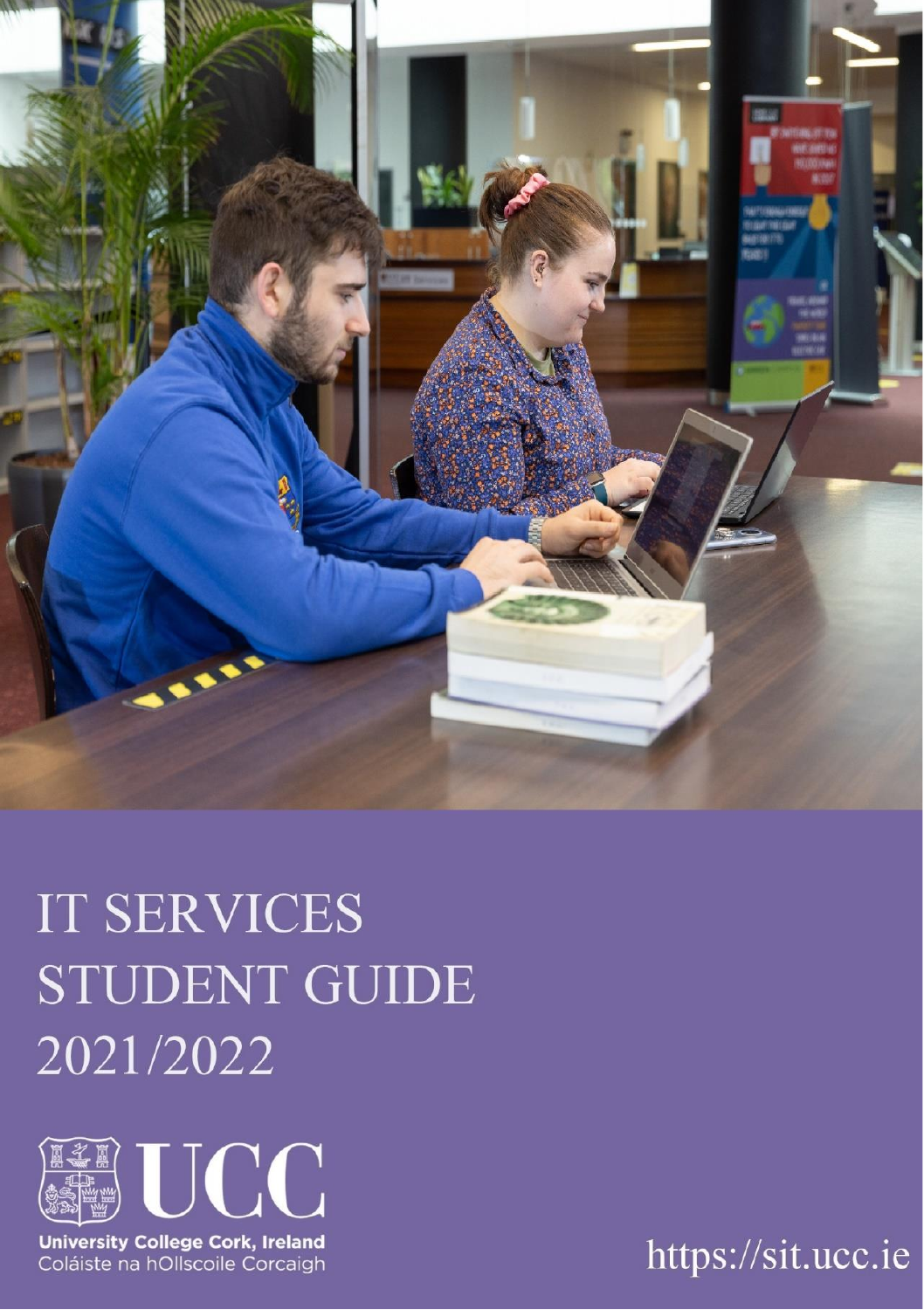# **Table of Contents**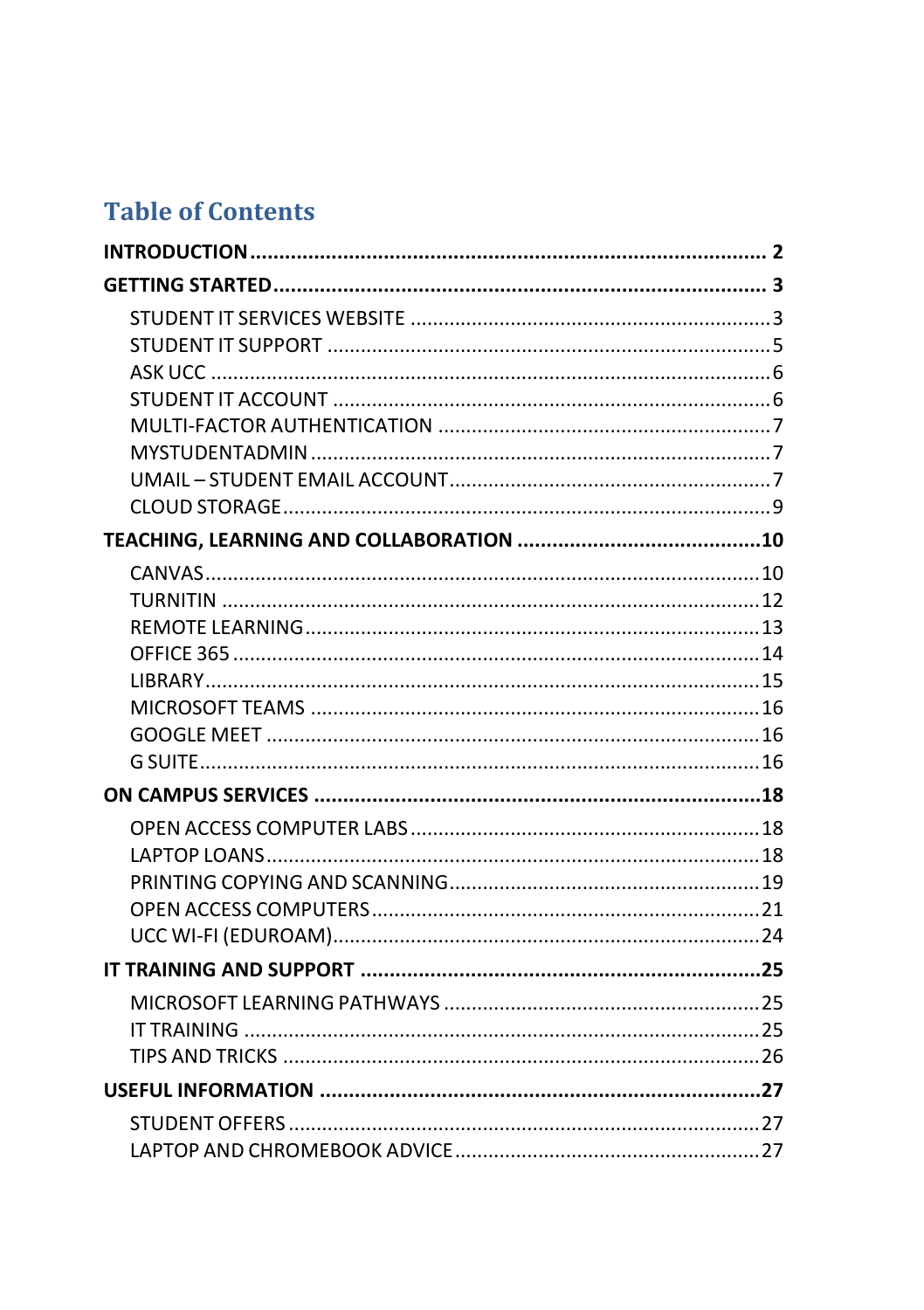# **IT Services for Students**

| FACILITIES AND GUIDELINES FOR USING STUDENT IT CENTRES 32 |  |
|-----------------------------------------------------------|--|
|                                                           |  |
|                                                           |  |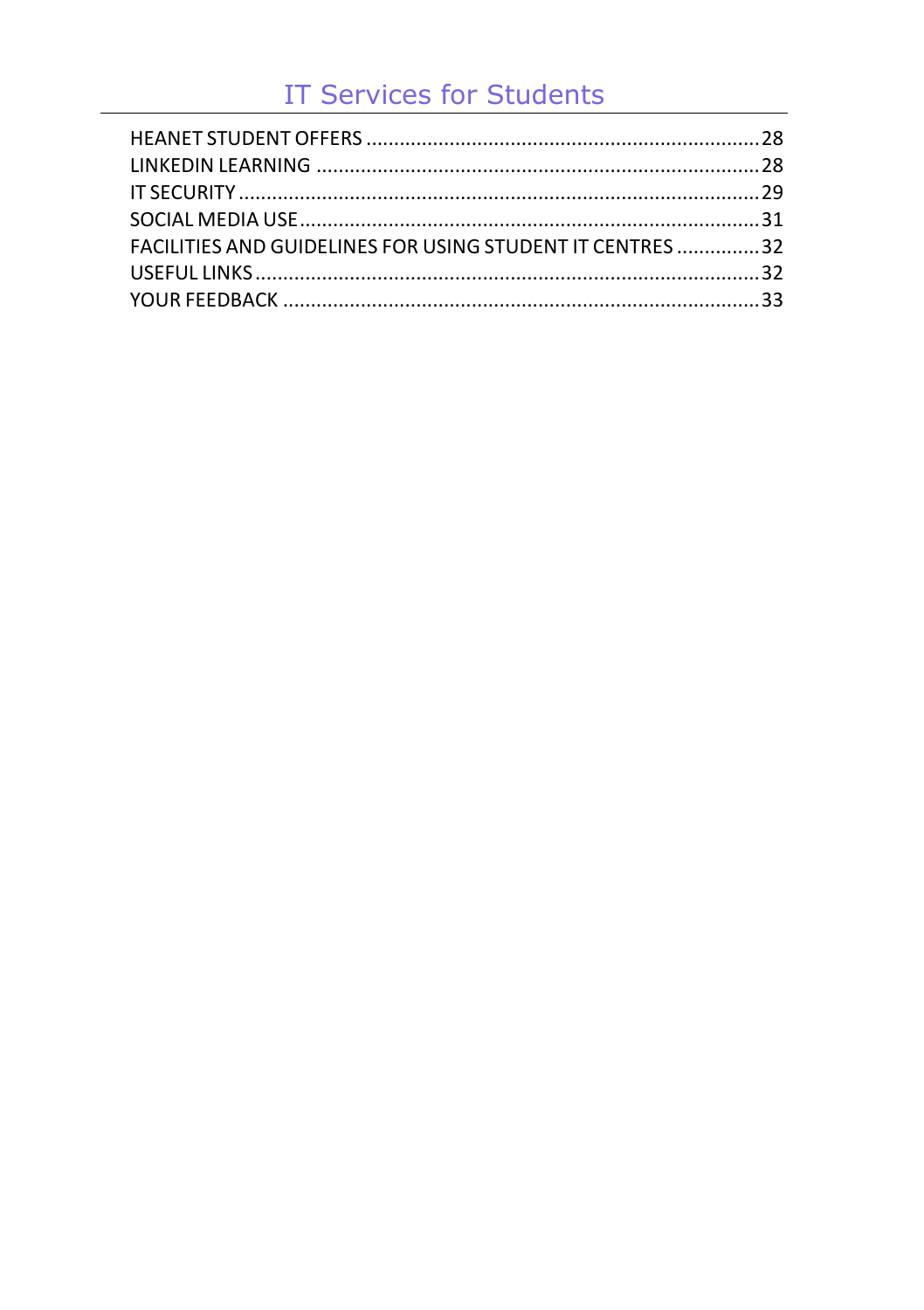# <span id="page-3-0"></span>**INTRODUCTION**

Welcome to the UCC IT Services Student Guide 2021/2022. This guide provides introductory information to help you find and use the IT facilities and online services available to all registered students of University College Cork.

With social distancing restrictions due to Covid19 impacting lecturers and campus activities, a greater emphasis has been placed on Remote Learning. Information on the University's response to Covid19 can be found here: <https://www.ucc.ie/en/emt/covid19/>

We recommend all students download the Covid 19 tracker app. <https://covidtracker.ie/>

Students can also download the UCC Covid Tracker and Day Pass App. [www.ucc.ie/en/emt/covid19/ucc-covid-app/](https://www.ucc.ie/en/emt/covid19/ucc-covid-app/)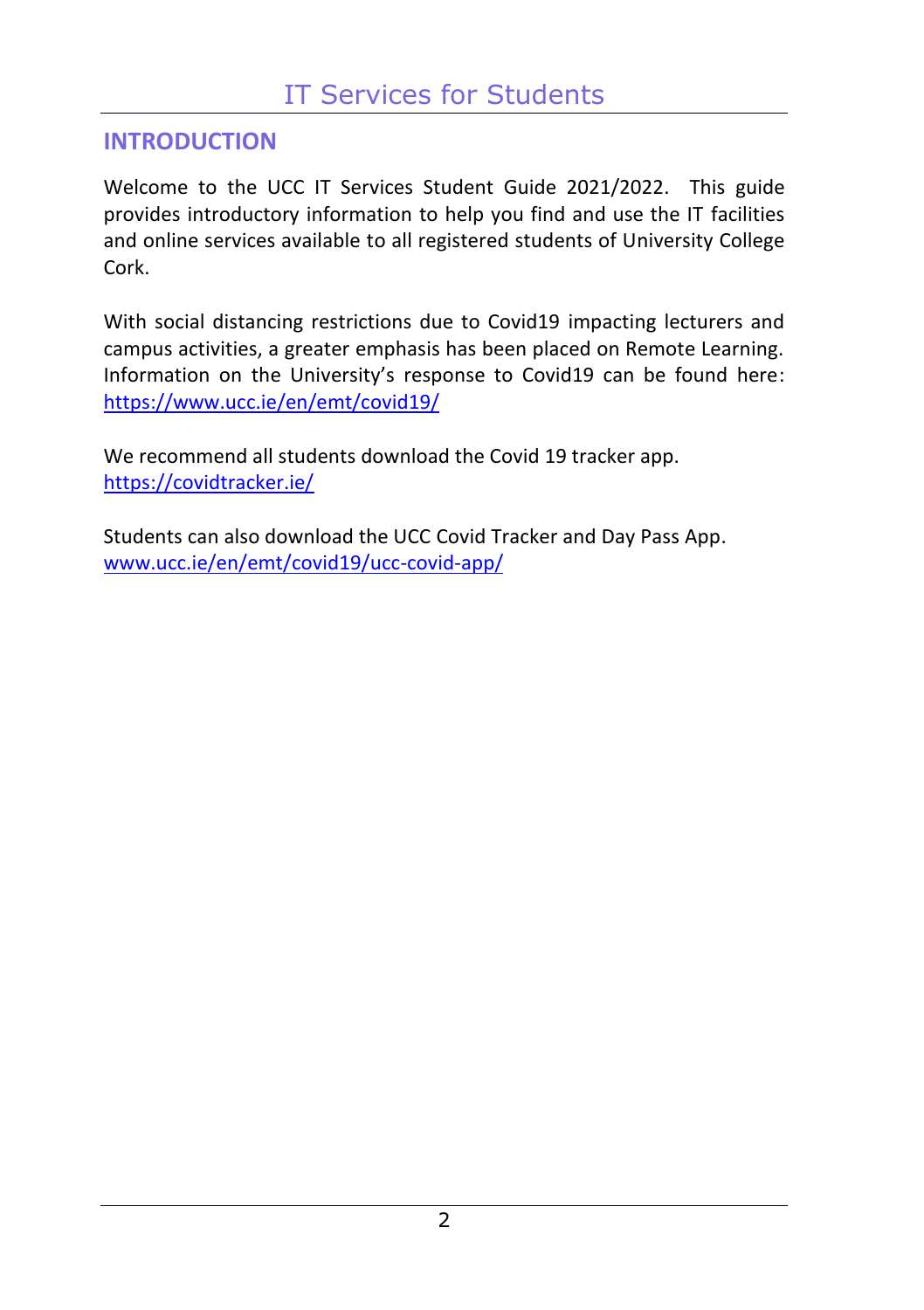# <span id="page-4-0"></span>**GETTING STARTED**

## <span id="page-4-1"></span>**STUDENT IT SERVICES WEBSITE**

We have a dedicated website for Student IT Services in UCC, [sit.ucc.ie](https://www.ucc.ie/en/sit/) with the most up-to-date information for all the online and IT related services. Information is updated regularly and includes service announcements, and a link to our Twitter page, so check it out on a regular basis. The website will provide you with information on the locations of the Open Access Computers, how to use the print, copy and scan service, and how to set up Wi-Fi on your own device. In addition, you can also use the SIT website to logon and use your Student Services; UCC Student Email, Canvas, My Student Admin, and Office 365.

### **How do I access my Student Services?**

- 1. Go to [sit.ucc.ie](https://www.ucc.ie/en/sit/)
- 2. Click on the relevant service icon
- 3. Logon using your UCC Student IT Account username and password. (see page 6 for Student IT Account information)

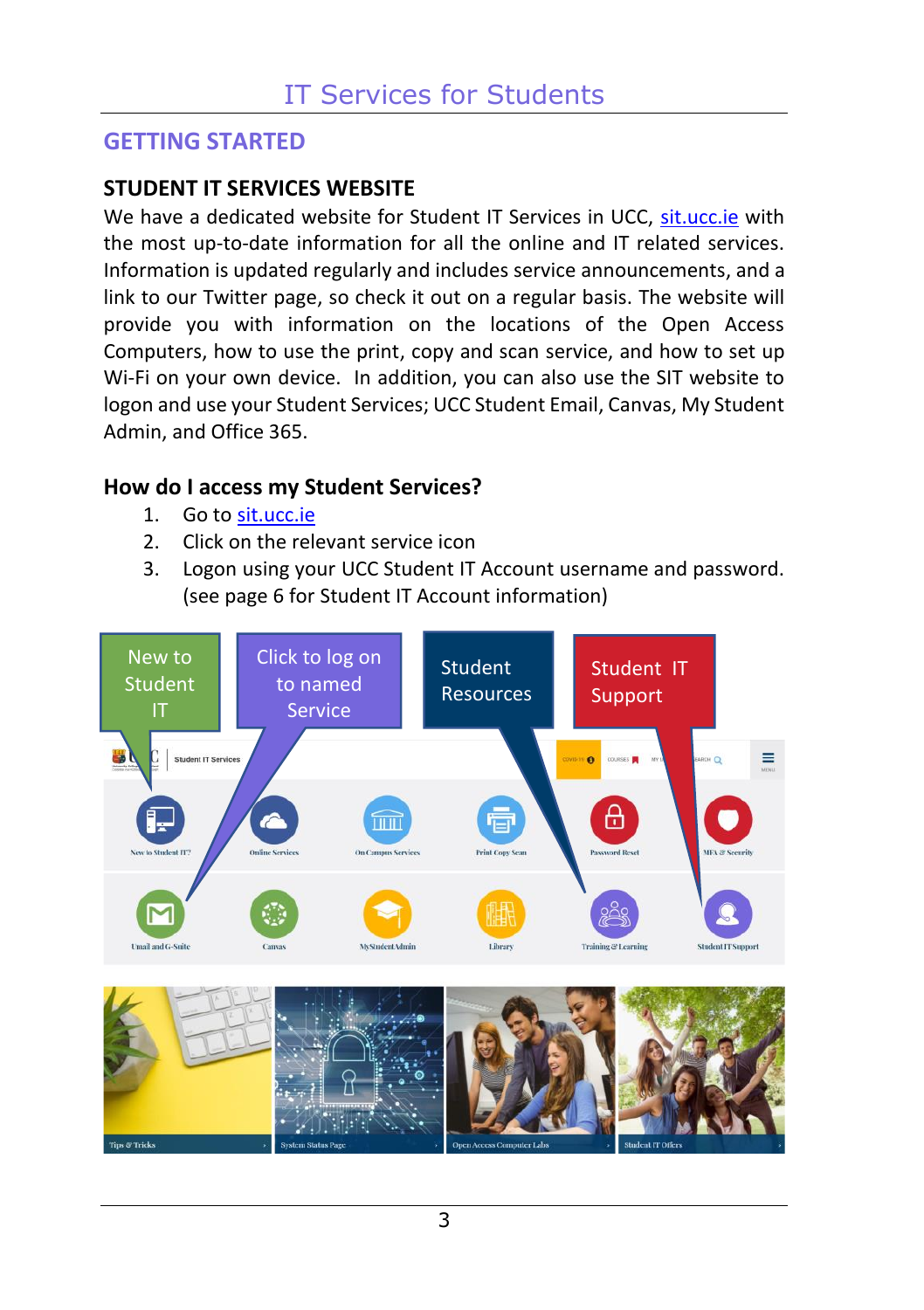# IT Services for Students

If you are an incoming first year student, you should visi[t New to Student IT](https://www.ucc.ie/en/sit/services/) Here you will find a useful information and links, including;

- First Year Introduction to Student IT Services
- How to contact Student IT Support
- How to reset your Student IT account password
- Information on your Student IT Account
- Information on software available to students
- Information on Laptop Loans
- Information on our Open Access Computer labs
- Information on the eduroam Student Wi-Fi service
- Advice on purchasing laptops
- Student IT News
- Student Success Zone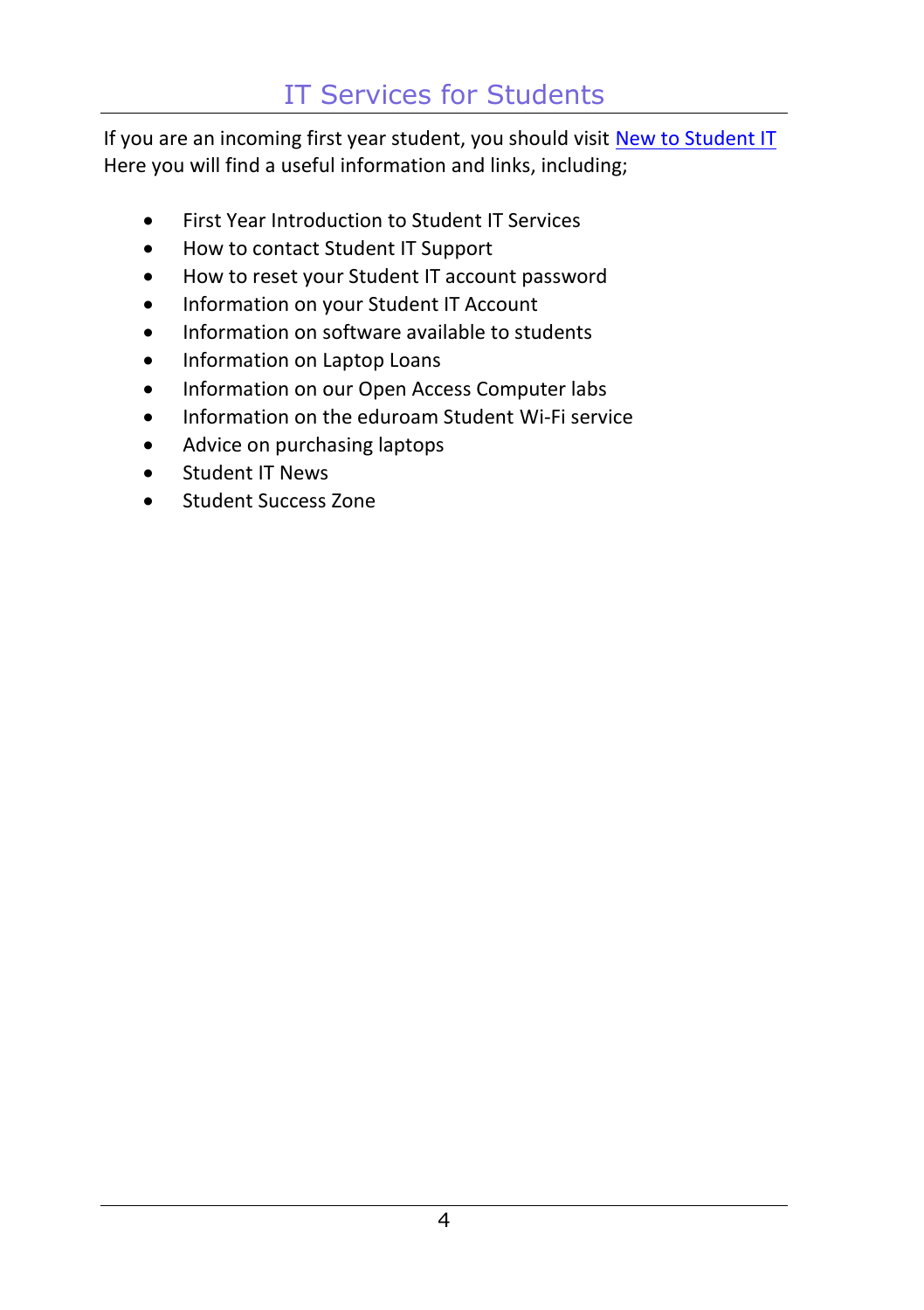# <span id="page-6-0"></span>**STUDENT IT SUPPORT**

Your primary point of contact for IT Services queries is the Student IT Service Desk. You can contact us by telephone 021 4902120 or email [sit@ucc.ie](mailto:sit@ucc.ie) or alternatively log a [support call.](https://forms.ucc.ie/web-enq-reg-students/) You can also [chat](https://teams.microsoft.com/dl/launcher/launcher.html?url=%2F_%23%2Fl%2Fteam%2F19%3Ad447135267d84b41b514de3873991ac1%40thread.tacv2%2Fconversations%3FgroupId%3Df5bbbcd6-ca65-4d04-8761-32520e7a9762%26tenantId%3D46fe5ca5-866f-4e42-92e9-ed8786245545&type=team&deeplinkId=a2c52b5e-b991-4e6d-8971-d8c826ed079f&directDl=true&msLaunch=true&enableMobilePage=true&suppressPrompt=true) to us using MS Teams

| <b>Opening Hours</b> | Monday – Friday: | $08:30 - 21:00$ |
|----------------------|------------------|-----------------|
|                      | Saturday:        | $10:00 - 17:00$ |
|                      | Sunday:          | $10:00 - 17:00$ |

Email – [sit@ucc.ie](mailto:sit@ucc.ie) Twitter - @uccitservices Website - [sit.ucc.ie](https://www.ucc.ie/en/sit/) Telephone **-** +353 21 490 2120 Instagram @uccstudent.i[t https://www.instagram.com/uccstudent.it/](https://www.instagram.com/uccstudent.it/)

The student IT Helpdesk is located at the main desk in the library. While on Campus you can call in and speak to one of the student IT staff. You can also bring any devices such as laptops or phones and have them configured.

Student IT Services also runs an Instagram account, @uccstudent.it Our Instagram account is run by our student team for students. Follow us for daily updates on all your student IT needs!

Our helpful resources include video tutorials on printing, software, and advice on digital wellbeing.

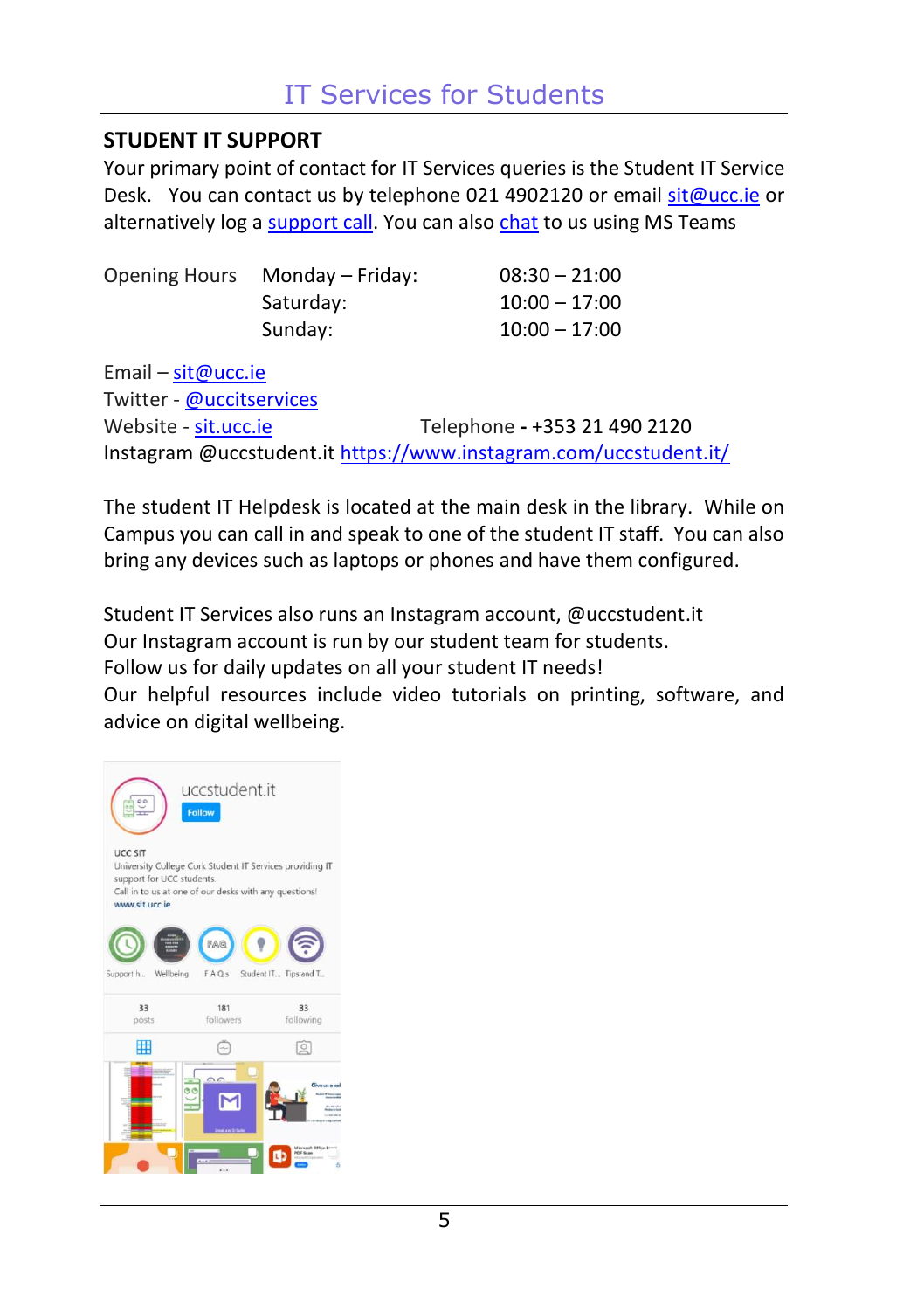# <span id="page-7-0"></span>**ASK UCC**

[ask.ucc.ie](https://www.ucc.ie/en/ask/) is your first point of contact for questions about registration, exams, IT services and more. You can find Ask UCC in any of the following ways.

- Clicking the Ask UCC option from the SIT website.
- Opening the main UCC menu from anywhere on the website and choosing Study -> Ask, or
- Visiting [ask.ucc.ie](https://www.ucc.ie/en/ask/)

How do I use Ask UCC?

- 1. Open the [Ask UCC](https://www.ucc.ie/en/ask/) page
- 2. Type a keyword like "IT labs", "laptop loans", "exams" or "fees" into the search box
- 3. If your question appears in the drop-down menu, click straight on it. If not, click the green "Search" box to bring up a full list of questions related to your topic.

If you can't find the answer to your question or if you need additional support, click on the last link in the answer to submit a question through our web enquiry form.

# <span id="page-7-1"></span>**STUDENT IT ACCOUNT**

UCC computer and networked services require authentication for access. As a student you are provided with a Student IT Account, consisting of a username and password.

The Student IT Account is required for use with the following services:

- Logon to the Open Access computers
- Using your personal device on eduroam Wi-Fi Service
- Using the eduroam Wi-Fi service in other eduroam sites
- Student Email (Umail)
- Canvas
- Student Administration
- Office 365

The Username is your UCC email address. Your first Student IT password is sent to you by the Admissions Office on acceptance of your place in UCC. When you first logon to any service after your fully registered you will be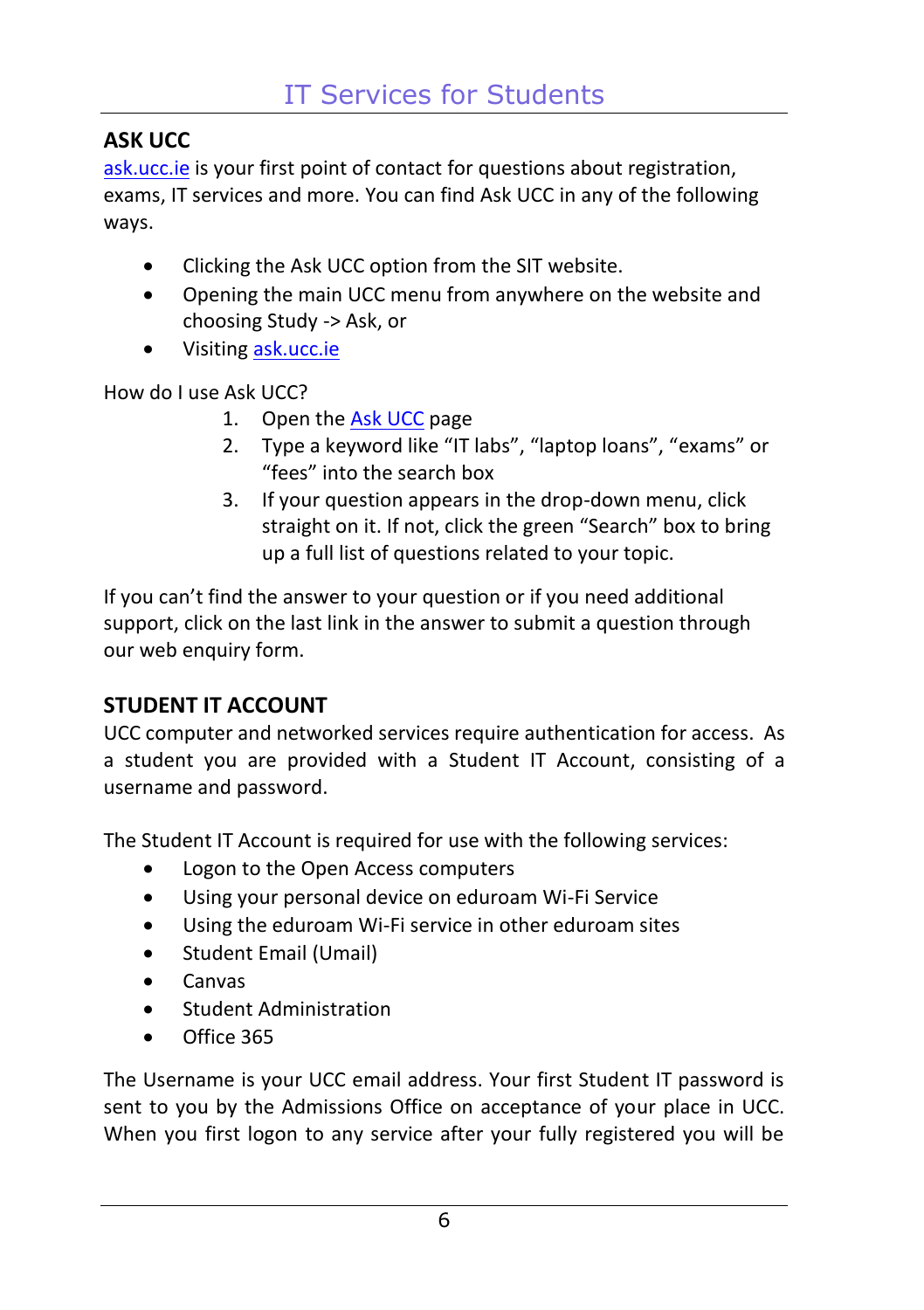asked to complete MFA setup. Then you will be directed to SSPR to reset your password.

Self Service Password Reset (SSPR) enables you to reset your Student IT account password without the need to contact our Service Desk. Self Service Password Reset can be used when you have forgotten your password, or you wish to change your current password.

Your Student IT Account remains active as long as you are a registered student of the University.

# <span id="page-8-0"></span>**MULTI-FACTOR AUTHENTICATION**

Multi-factor authentication (MFA) is an extra layer of security for your Student IT account. Verifying your identity using an additional factor prevents others from accessing your account, even if they know your password.

Additional factors used for verification include; security codes sent as text messages to mobile phones, mobile phone approval apps or automatically generated telephone calls to your mobile phone.

For more information on MFA please visit [www.ucc.ie/en/sit/mfa/](https://www.ucc.ie/en/sit/mfa/)

#### <span id="page-8-1"></span>**MYSTUDENTADMIN**

"MyStudentAdmin" stores your registration information, term time address and, later in the year, your exam timetable, and results.

### **How do I logon to my Student Administration account?**

- 1. Go to [sit.ucc.ie](https://www.ucc.ie/en/sit/)
- 2. Click on the MyStudentAdmin icon
- 3. Logon using your Student IT Account username and password

Here you can view and update your biographic, registration and fee details as stored in the University's Student Record System. For queries about your student record please contact [sreo@ucc.ie](mailto:sreo@ucc.ie)

# <span id="page-8-2"></span>**UMAIL – STUDENT EMAIL ACCOUNT**

A student email account is automatically created for every registered UCC student. Your account can be accessed from the SIT website. Your email account is in the form of *[yourstudentnumber](mailto:yourstudentnumber@umail.ucc.ie)*@umail.ucc.ie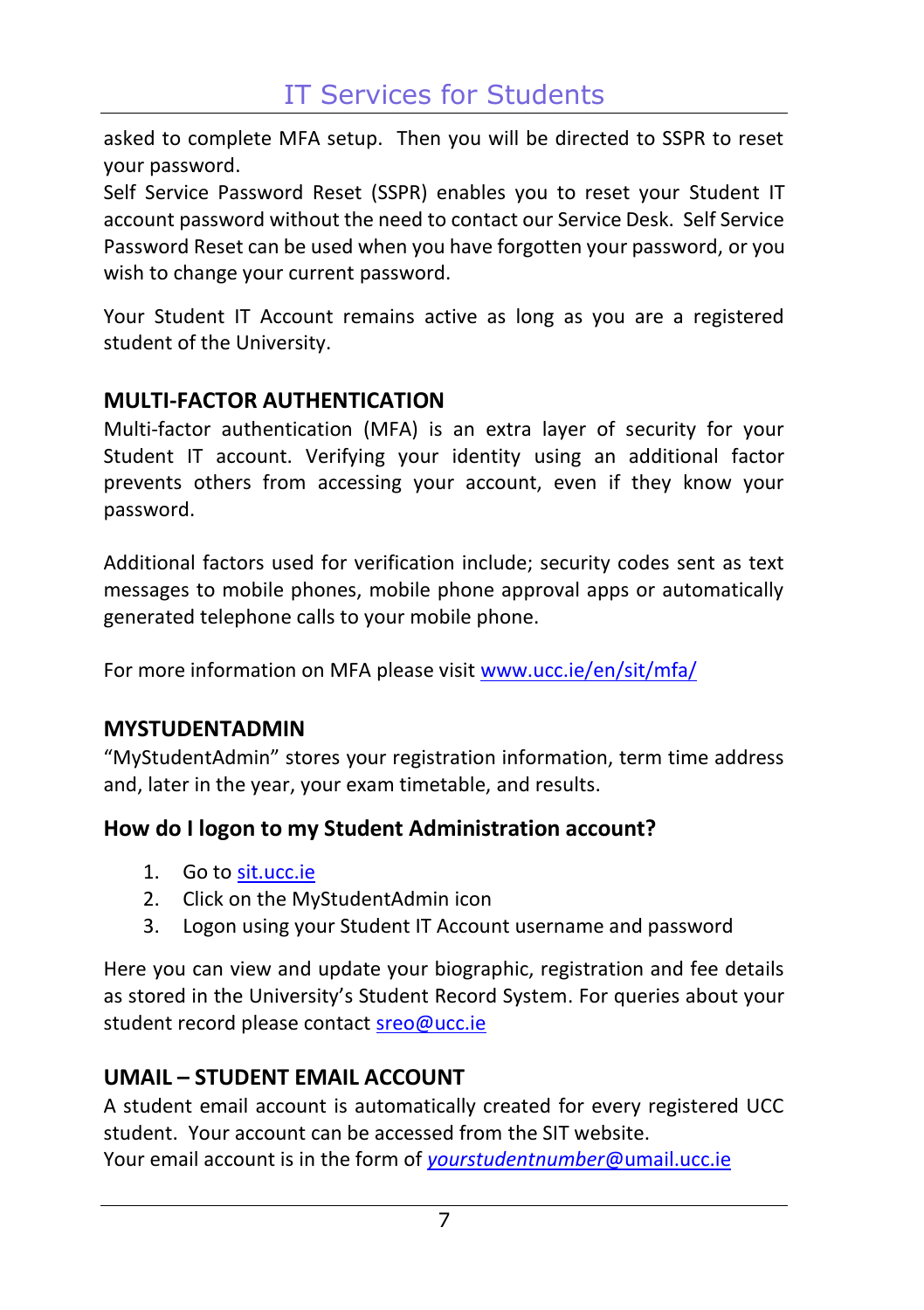#### **How do I logon to my Umail account?**

- 1. Go to [sit.ucc.ie](https://www.ucc.ie/en/sit/)
- 2. Click on the Umail icon
- 3. Logon using your Student IT Account username and password

Alternatively, you can access Umail directly at [umail.ucc.ie](https://umail.ucc.ie/)

If you have any further queries regarding your Umail account, please visit [ask.ucc.ie](http://www.ucc.ie/ask/)

# **Email as Official Correspondence:**

The University will use your student email account to send official correspondence during the academic year. Your student email account is the primary means of communication for fees, exams, registration details etc. so it is important that you regularly check your student email account.

### **Your Calendar**

You can share your calendar university-wide or with selected users, keep track of events on campus and set reminders that can be texted to your mobile.

Email/Calendar/Docs Problems? If you have any questions or queries, contact a Student IT staff member or visit [ask.ucc.ie](http://www.ucc.ie/ask/)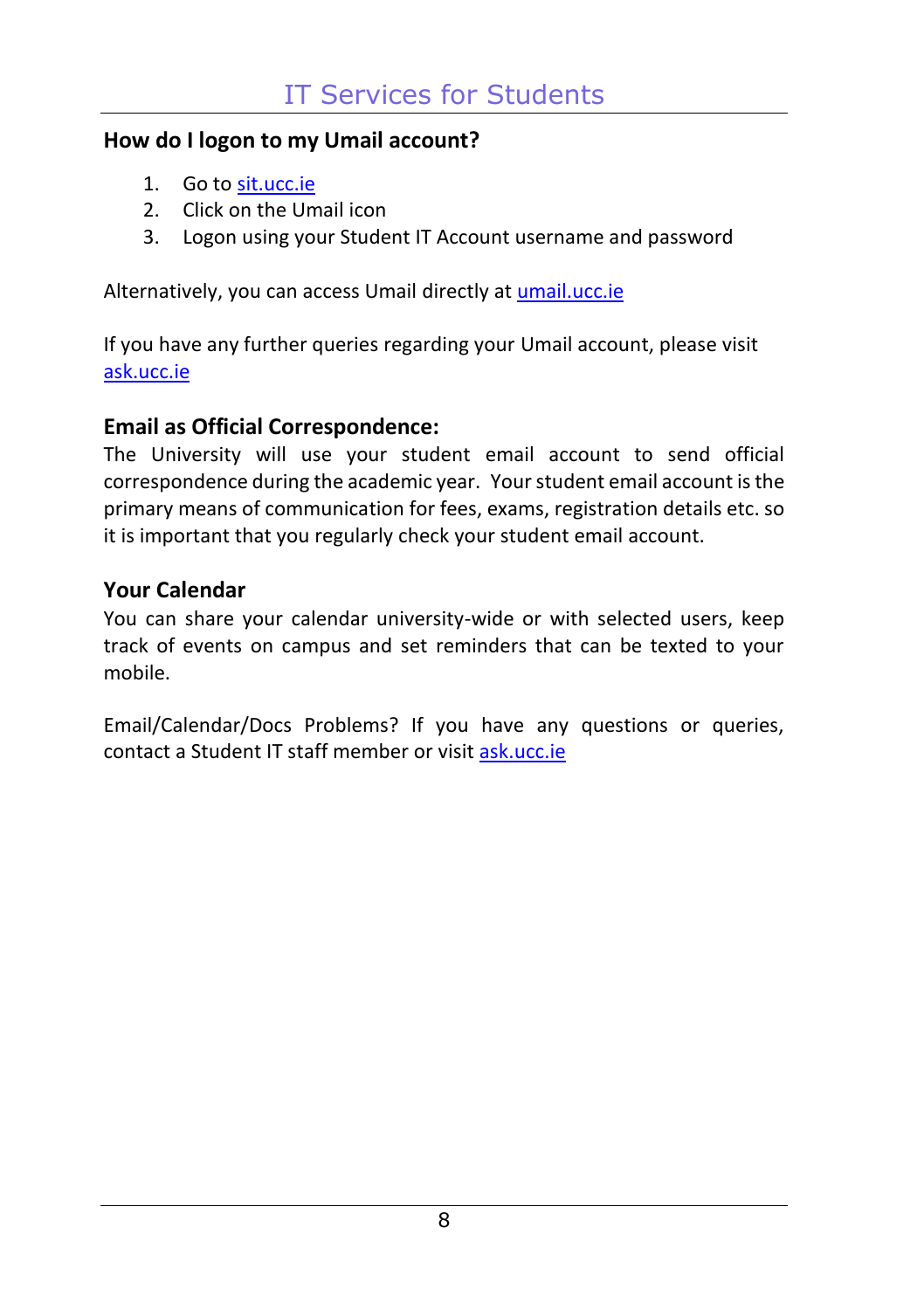# <span id="page-10-0"></span>**CLOUD STORAGE**

# **Your Google Drive**

Every student has Google Drive storage, making file backup easier than ever. Because your files are in the cloud, you can access, share, or collaborate from any computer or your mobile devices. We encourage students to save your work to your UCC Google drive rather than on USB drives.

# **OneDrive**

OneDrive is a cloud storage facility for UCC students to store and share files. You can access your files from any device as long as you have an internet connection.

You can share any file you have on your OneDrive with UCC staff and students.

You can edit documents in real-time, multiple users can edit a shared document at the same time.

**Please note that access to OneDrive is only available to registered students. Students will lose access to OneDrive after graduation.**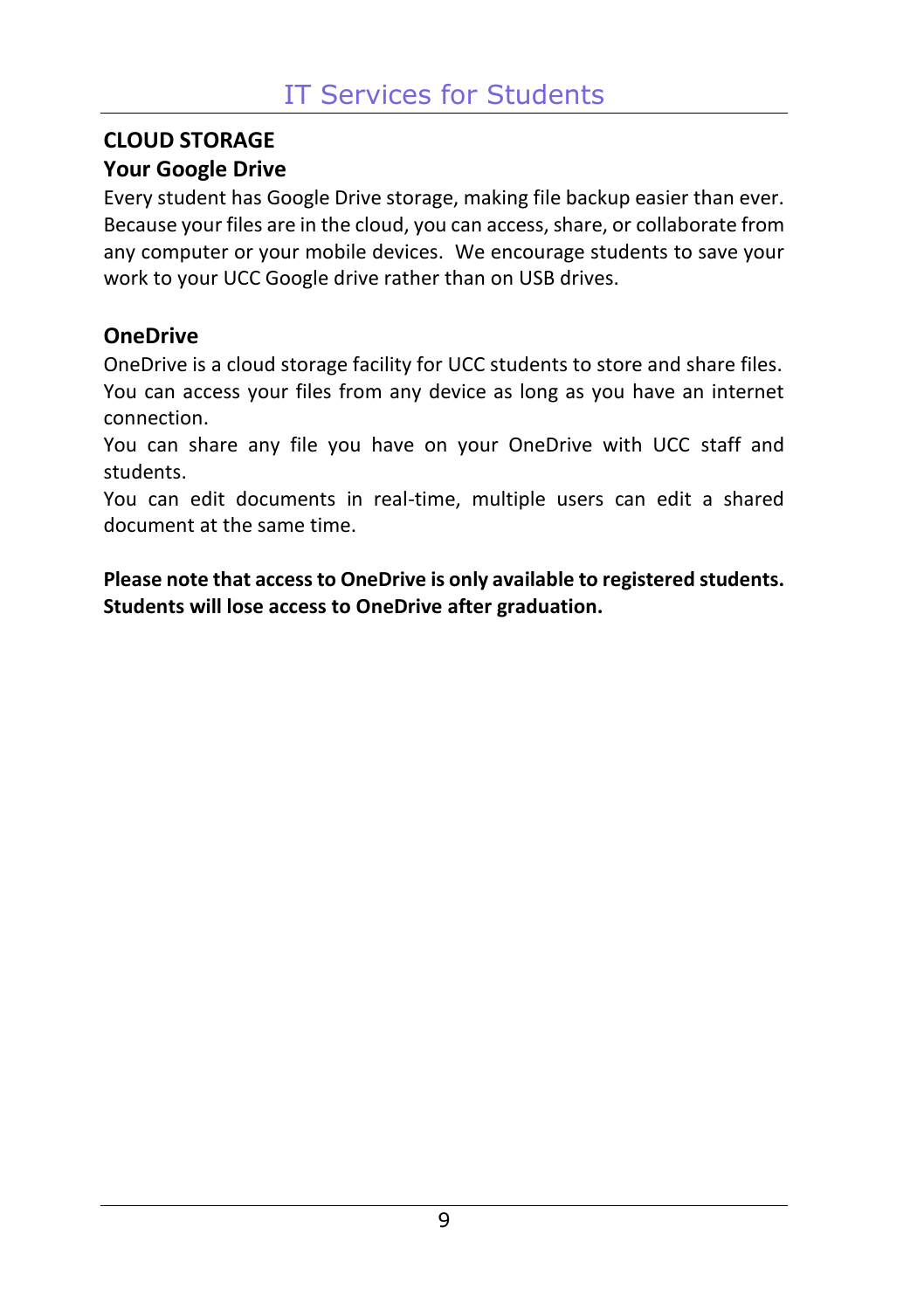# <span id="page-11-0"></span>**TEACHING, LEARNING AND COLLABORATION**

# <span id="page-11-1"></span>**CANVAS**

UCC Canvas is where you may find your course materials, lecture notes, assignments, communications, etc. for each of your registered modules.

A Canvas account will automatically be created for you within 24 hours of completing all parts of the student registration process.

# **How do I logon to my Canvas account?**

- 1. Go to [sit.ucc.ie](http://sit.ucc.ie/)
- 2. Click the **Canvas** icon
- 3. Logon using your Student IT Account username and password.

Alternatively, you can access Canvas directly at [canvas.ucc.ie.](http://canvas.ucc.ie/) If you are unable to logon to Canvas, please contac[t Student IT support.](https://www.ucc.ie/en/sit/support/)

The **Canvas Student App** is available free for Android and iOS devices. When you open the app, you will be asked to search for your school – enter "University College Cork" and hit the arrow to continue. Enter your Umail address and Student IT password, and then authorise the Canvas app to access your account.

# **How do I use Canvas?**

A Canvas Orientation course for students is accessible via your Courses list on Canvas to help you get started. We recommend you pay a visit!

If you need help when using Canvas, click 'Help' on the left-hand menu once you have successfully logged in. You can access our 24/7 online chat, email, and phone support, as well as the Canvas guides.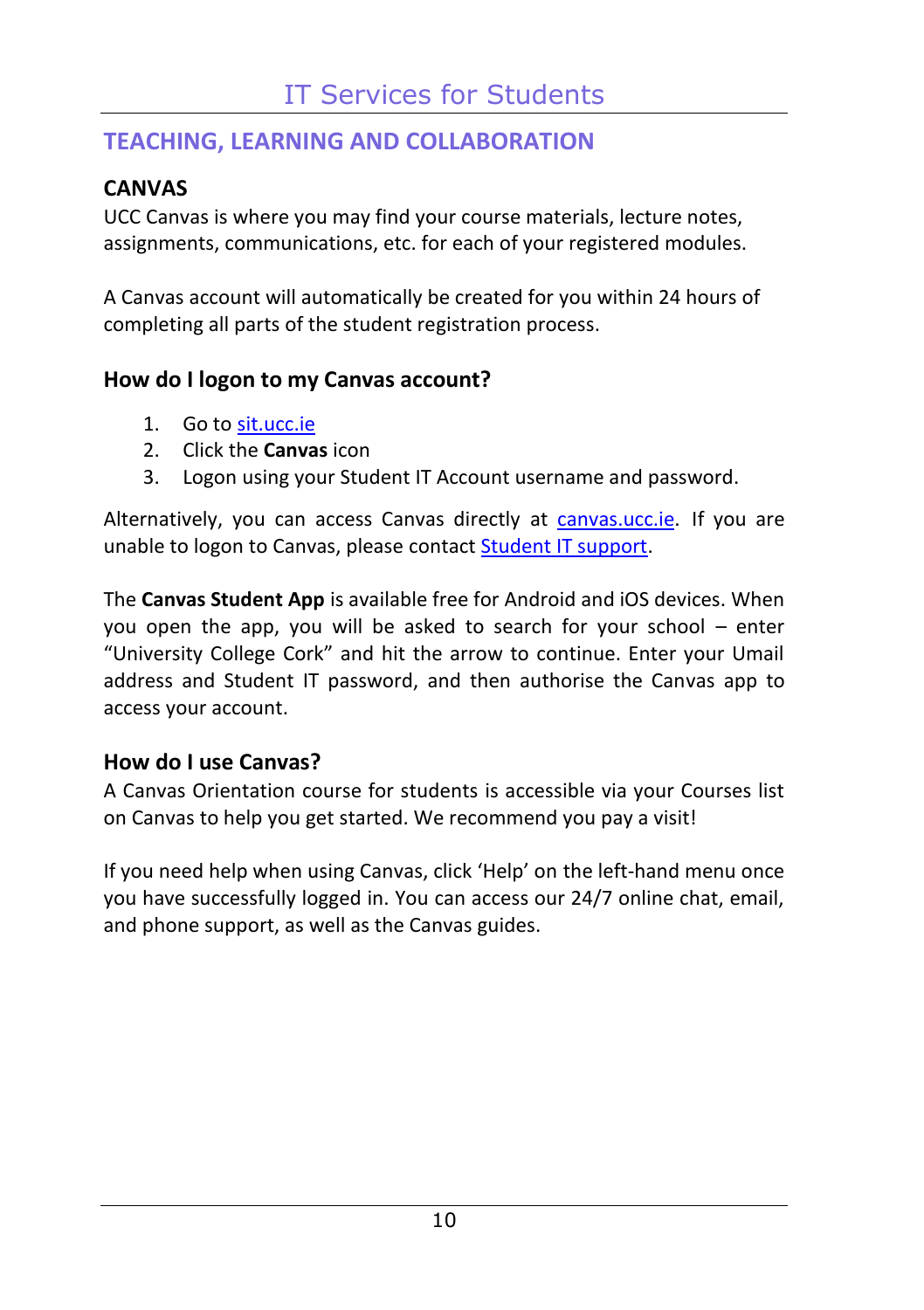#### **How do I see the modules I am enrolled in?**

Once you log in, you will see your 'Dashboard', which displays information about your current modules, announcements, and an activity stream that shows recent activity in all your modules.



All of your modules may not appear in your Dashboard. In order to see all of your registered modules, click the **Courses** link on the left-hand menu, and then click **'All courses'**.

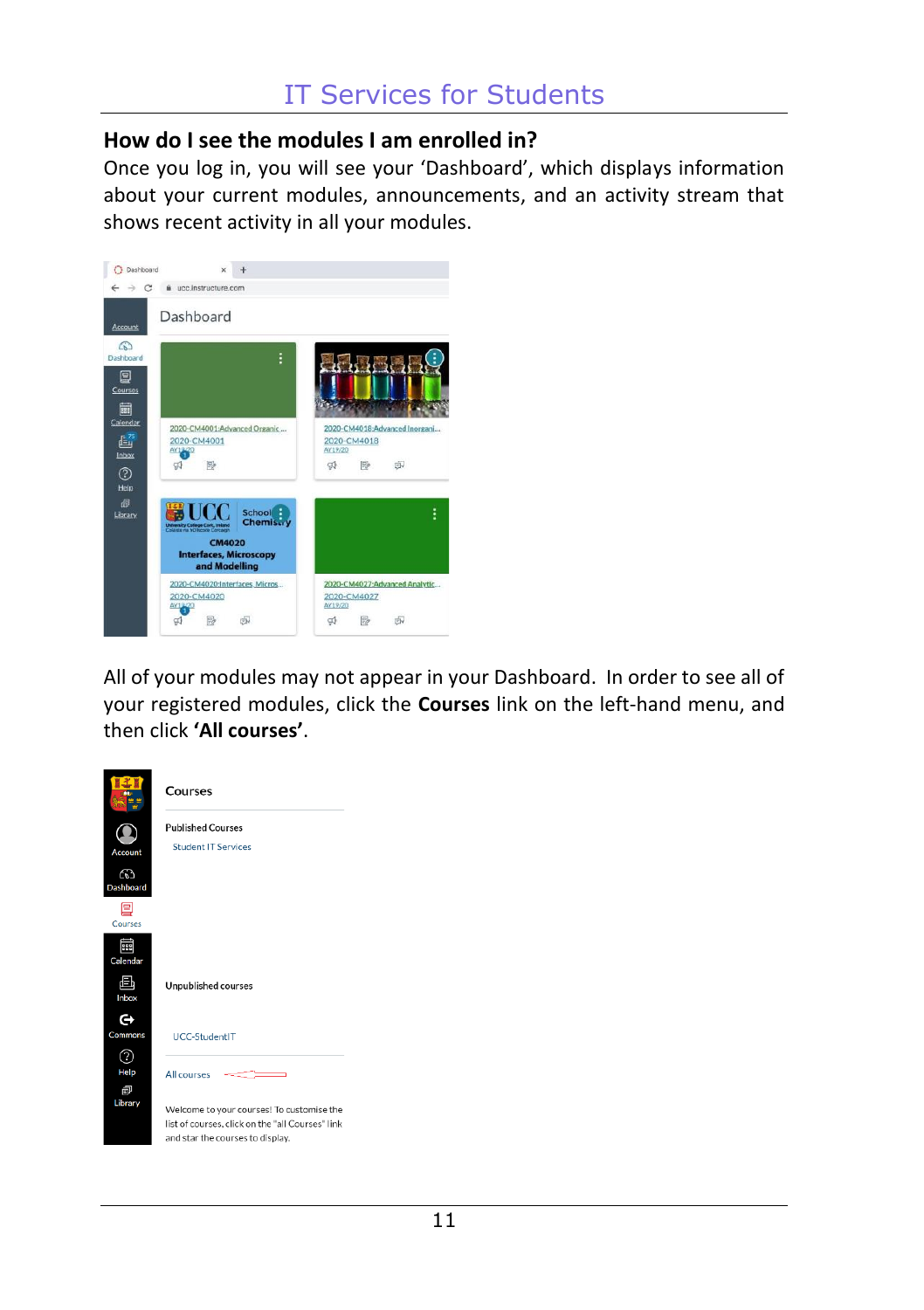- If your module is listed as published, then you can click the link and view the content. You can also 'star' the modules you want to appear on your dashboard.
- If your module is listed as not published, then your lecturer has not yet released the module to students. Please discuss with your lecturer if necessary.

If one or more of your modules is not listed in the All Courses list, you should validate your registration via MyStudentAdmin. Please note it can take up to 24 hours for registration changes to be reflected in Canvas.

# <span id="page-13-0"></span>**TURNITIN**

Access to Turnitin plagiarism detection service is dependent on your lecturer creating a Turnitin Assignment within your Canvas course. If you submit to Turnitin, it will generate an 'Originality Report', which identifies unoriginal submitted material.

Turnitin's Originality Check helps you to check work for improper citation or potential plagiarism. Turnitin takes a piece of work that you have written and compares the text to an extensive online database of other writings. It generates an originality report that shows the percentage of text from your work that matches an outside source.

Any matching text Turnitin finds is detailed in an Originality Report. An originality report can take anything from a few minutes to more than 24 hours for the first submission, depending on how busy the system is. Originality Reports for subsequent submissions will not appear for at least 24 hours.

For Online Tutorials and more information on Originality Reports, view Turnitin Student Training at: <https://help.turnitin.com/>

Turnitin is a text analysis tool. *It does not accept images scanned to .pdf format*. Turnitin is not suitable for PowerPoint submissions, spreadsheet files, or files saved in Microsoft Works or AppleWorks format. Turnitin only accepts files in the following formats: MS Word (.doc or .docx), WordPerfect, HTML, RTF, PDF, PostScript, and Plain Text format.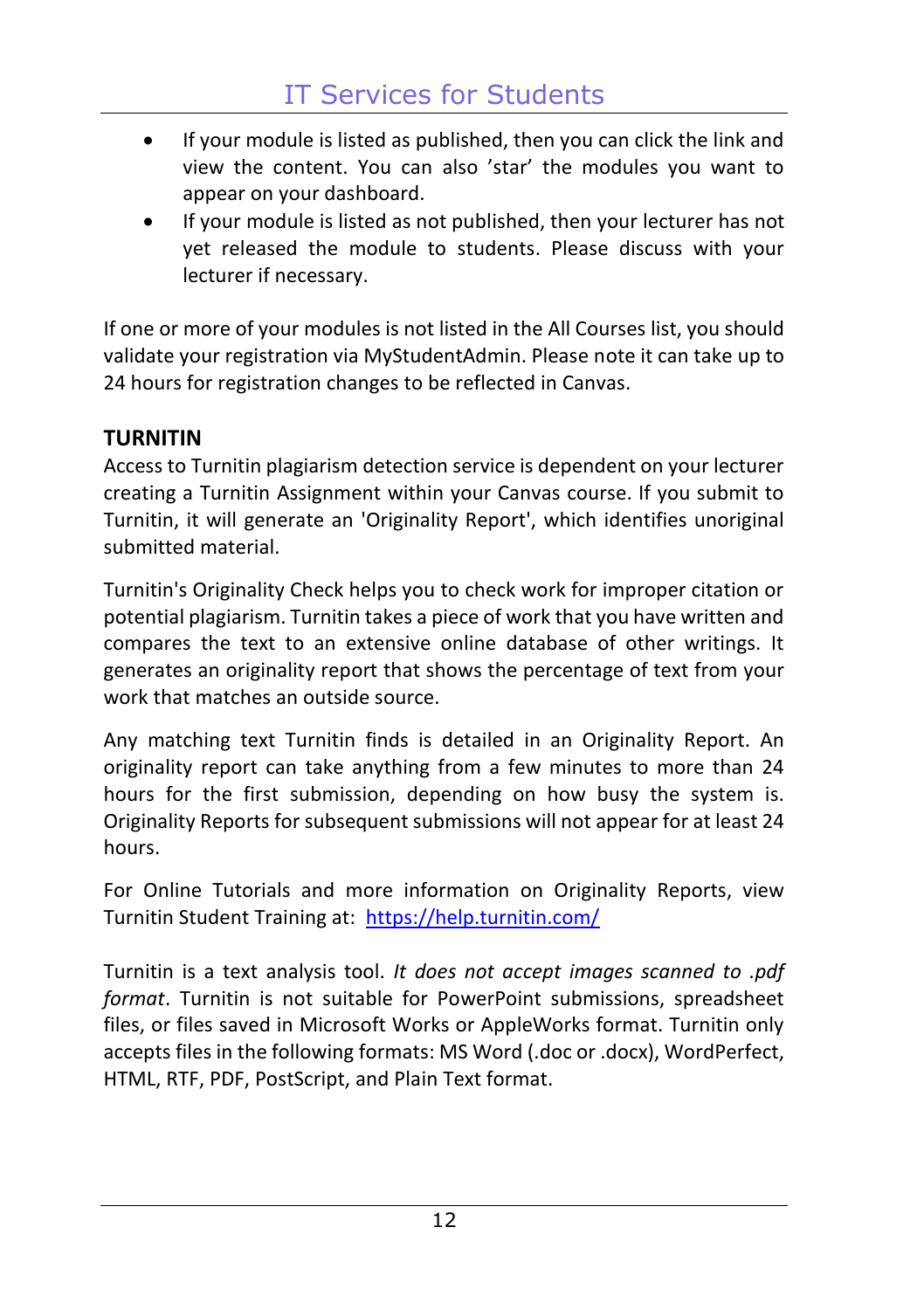## <span id="page-14-0"></span>**REMOTE LEARNING**

In the current environment, there is a lot of uncertainty regarding lectures and tutorials on campus. If you are studying remotely, make sure you have what you need to access content online in terms of reliable internet access and a reliable desktop or laptop.

If you cannot secure reliable internet access, please ensure your lecturer/module coordinator is made aware of the challenges you are facing.

# **What do you need for Remote Learning?**

- You will need access to a laptop or desktop computer running a modern supported operating system with all software updates
- Some of UCC's services (e.g. the Canvas Virtual Learning Environment) also have mobile apps for iOS and Android Devices that you may wish to use
- You should always use the most current version of your preferred browser. We recommend the Chrome Web browser (N.B. Internet Explorer will not work with Canvas)
- You will need access to a reliable broadband connection with at least 2Mbps or more
- You will require an Office suite of software. Registered UCC students have access to Office 365 which includes software such as Microsoft Word/Excel etc.

# **Services available for Remote Learning**

Almost all UCC digital services are available from anywhere 24/7 including:

- Canvas
- G Suite (Umail)
- Office 365
- MyStudentAdmin
- Microsoft Teams

# **Accessing Course Content**

All students are automatically added to their registered modules in [Canvas,](http://canvas.ucc.ie/) and lecturers use this for sharing lecture notes, reading materials, as well as building assessments and various types of digital content including recorded and live video.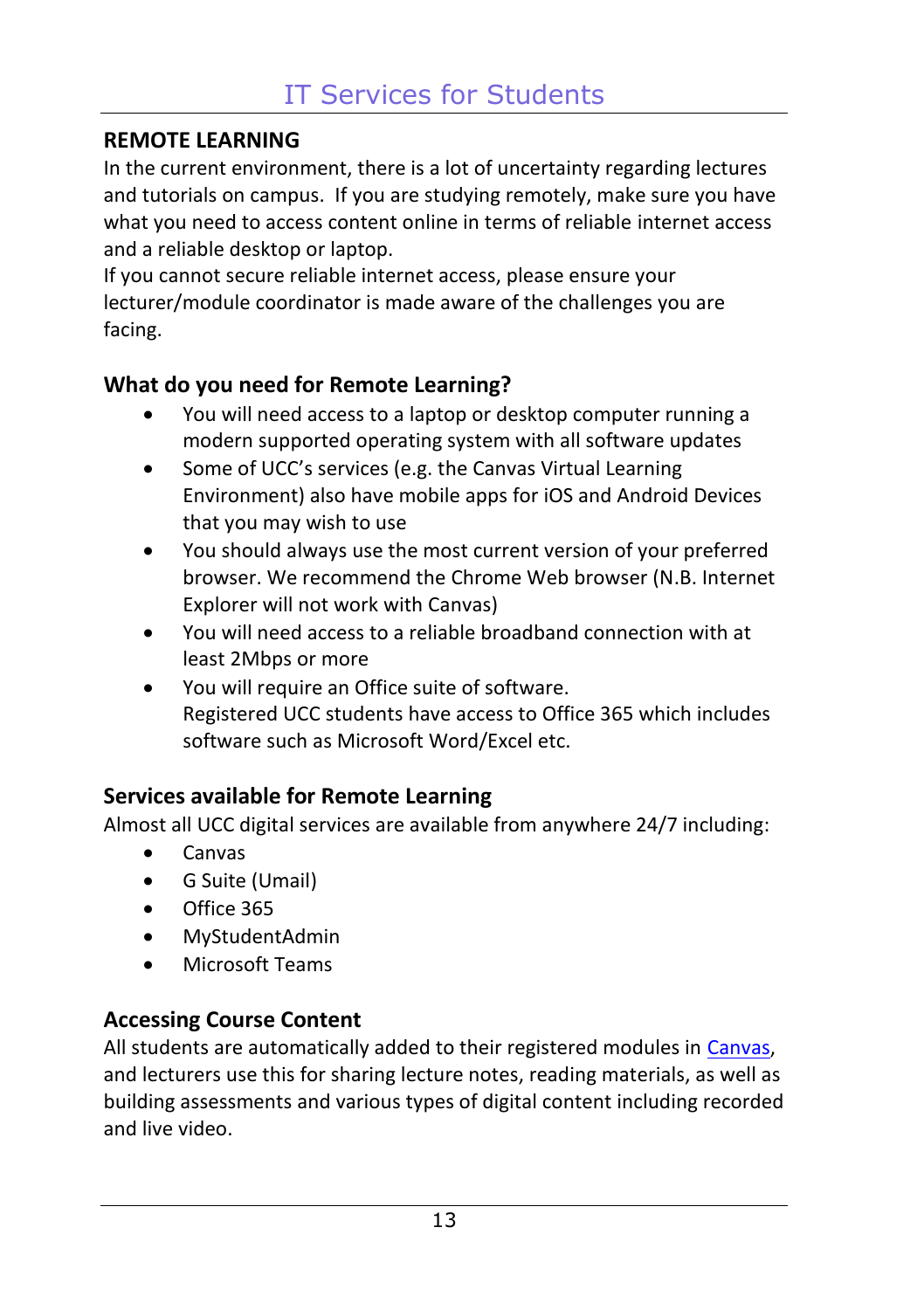## **Support for Remote Learning**

- You can get technical support on our platforms from Student IT Services at[: www.ucc.ie/en/sit/support/](http://www.ucc.ie/en/sit/support/)
- Canvas has 24/7 support for students. Select the Help button on the left of the screen when you're logged in to Canvas and you can call, chat or email the Canvas support team. You can also call the Canvas Support Hotline on Freephone
	- 1800 852 159.
- The Remote Working section of the UCC Library outlines the services available to you while you study from home. [libguides.ucc.ie/Remote\\_Working](https://libguides.ucc.ie/Remote_Working)

# <span id="page-15-0"></span>**OFFICE 365**

Microsoft Office 365 Pro Plus is available at no additional cost to all registered students and can be installed on up to five devices. Students can also save documents to the cloud using OneDrive.

To access Office 365:

Go to [www.ucc.ie/o365](http://www.ucc.ie/o365)

Logon using your Student IT Account username and password.

Further information on Office 365 can be found on the SIT website in the [Software](https://www.ucc.ie/en/sit/software/) section.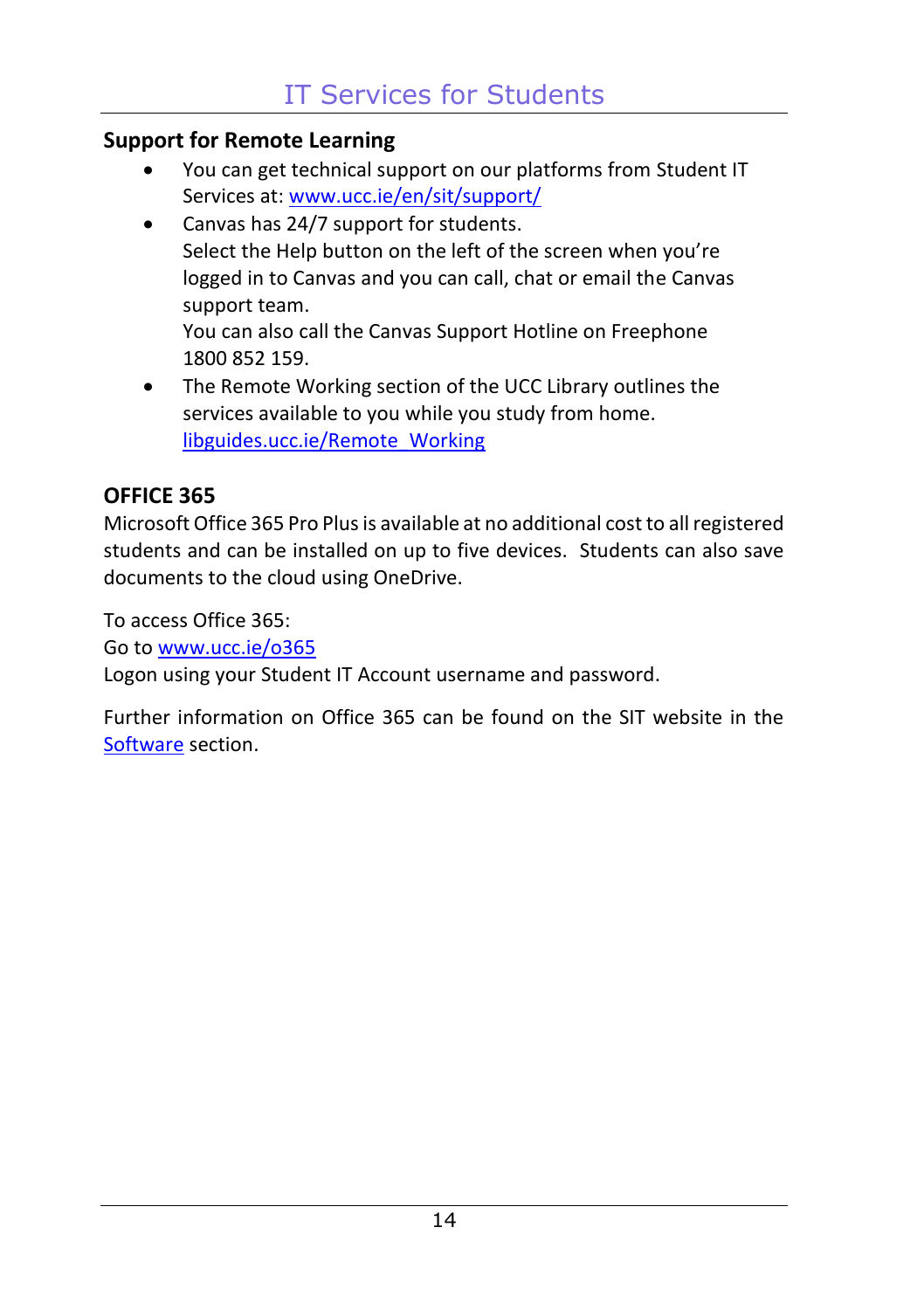# <span id="page-16-0"></span>**LIBRARY**

# **What's included in my online Library Services?**

From the Library website homepage [libguides.ucc.ie/library](https://libguides.ucc.ie/library) you can access the following services

- My Library Account
- Databases
- Journals
- eBooks
- Exam Papers
- Opening Hours
- Ask Us/FAQ
- Library Essentials Guide
- Subject Guides
- Research and assignment help

# **How do I log on to my Library services off campus?**

Log on with your UCC email address and Student IT Account password.

# **What is My Library Account?**

Your library account allows you to

- see when items are due to be returned
- renew items you have borrowed
- view any outstanding fines
- view your borrowing history
- reserve / put a hold on an item that someone else has borrowed

Instructions on accessing your library account can be found here <https://libguides.ucc.ie/libraryessentials/mylibraryaccount>

If you have any questions, please contact the Library via Ask Us or by email [library@ucc.ie](mailto:library@ucc.ie)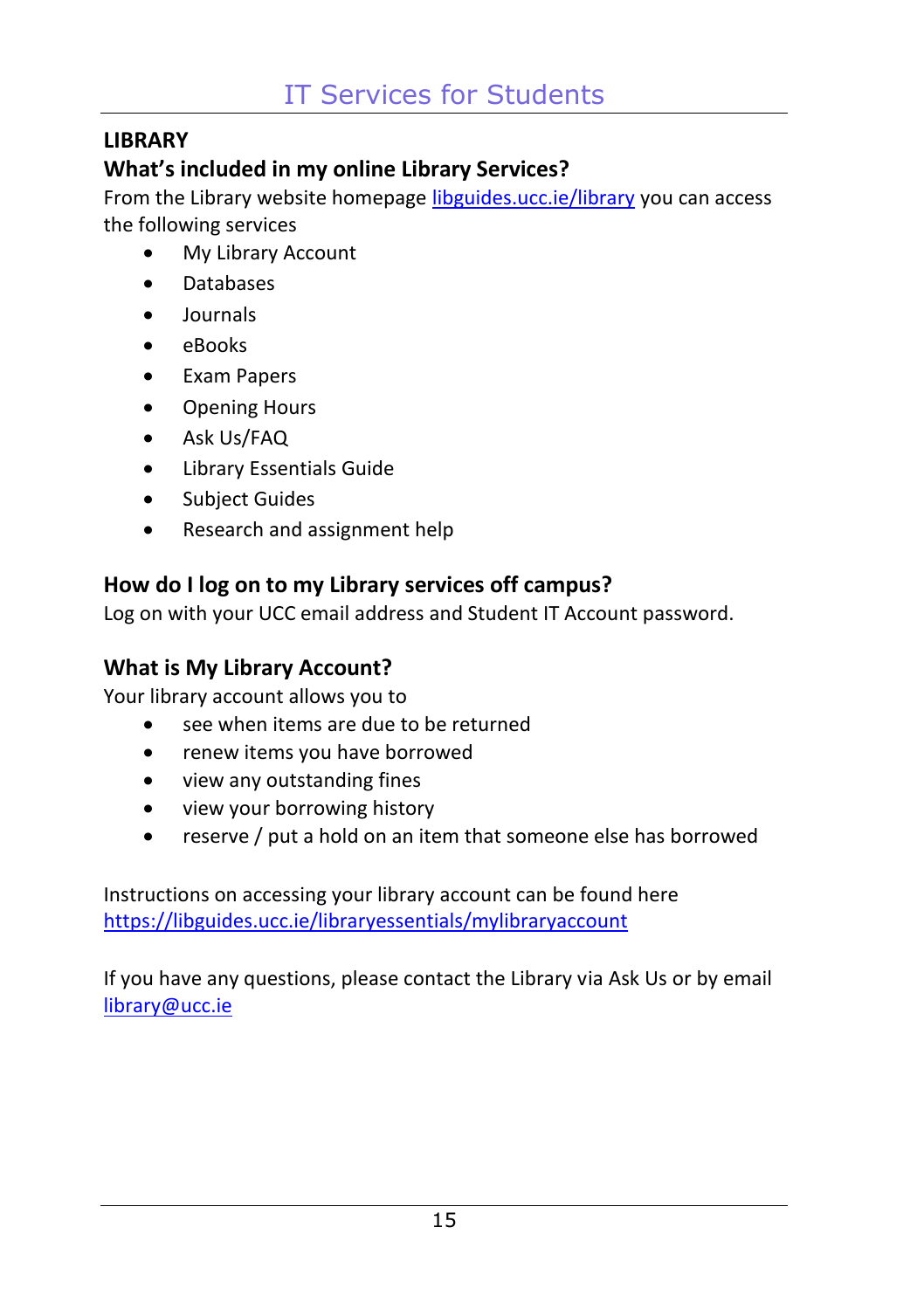# <span id="page-17-0"></span>**MICROSOFT TEAMS**

All students in UCC can also use Microsoft Teams to create ad-hoc digital collaboration spaces, to host meetings, distribute files, and collaborate in real time with other students, UCC staff, and even people from outside UCC.

Team's meetings can be scheduled in the Gsuite calendar and lecturers will use Teams for online classes.

A guide to using Microsoft Teams is available online at: [www.ucc.ie/en/media/support/itservices/TeamsQS\(3\).pdf](https://www.ucc.ie/en/media/support/itservices/TeamsQS(3).pdf)

You can access Microsoft Teams through the web here [teams.microsoft.com](https://teams.microsoft.com/)

You can download the desktop app here [Microsoft-teams/download-app](https://www.microsoft.com/en-ie/microsoft-teams/download-app)

You can download the mobile app[. iOS](https://apps.apple.com/us/app/microsoft-teams/id1113153706) [Android](https://play.google.com/store/apps/details?id=com.microsoft.teams&gl=IE) 

# <span id="page-17-1"></span>**GOOGLE MEET**

Google Meet is a video conferencing application, all students in UCC can access Google Meet using their Umail address and password. With Google Meet, you can video conference, chat, share your screen and take part in virtual classrooms.

A guide to using Google Meet is available online at: <https://support.google.com/a/users/answer/9300131?hl=en>

# <span id="page-17-2"></span>**G SUITE**

G Suite is a suite of productivity applications that includes the following: Google Drive, Google Forms, Google Meet, Google Groups, Google Docs, Google Slides, Google Sheets, Google Sites, Google Calendar and Google Classroom.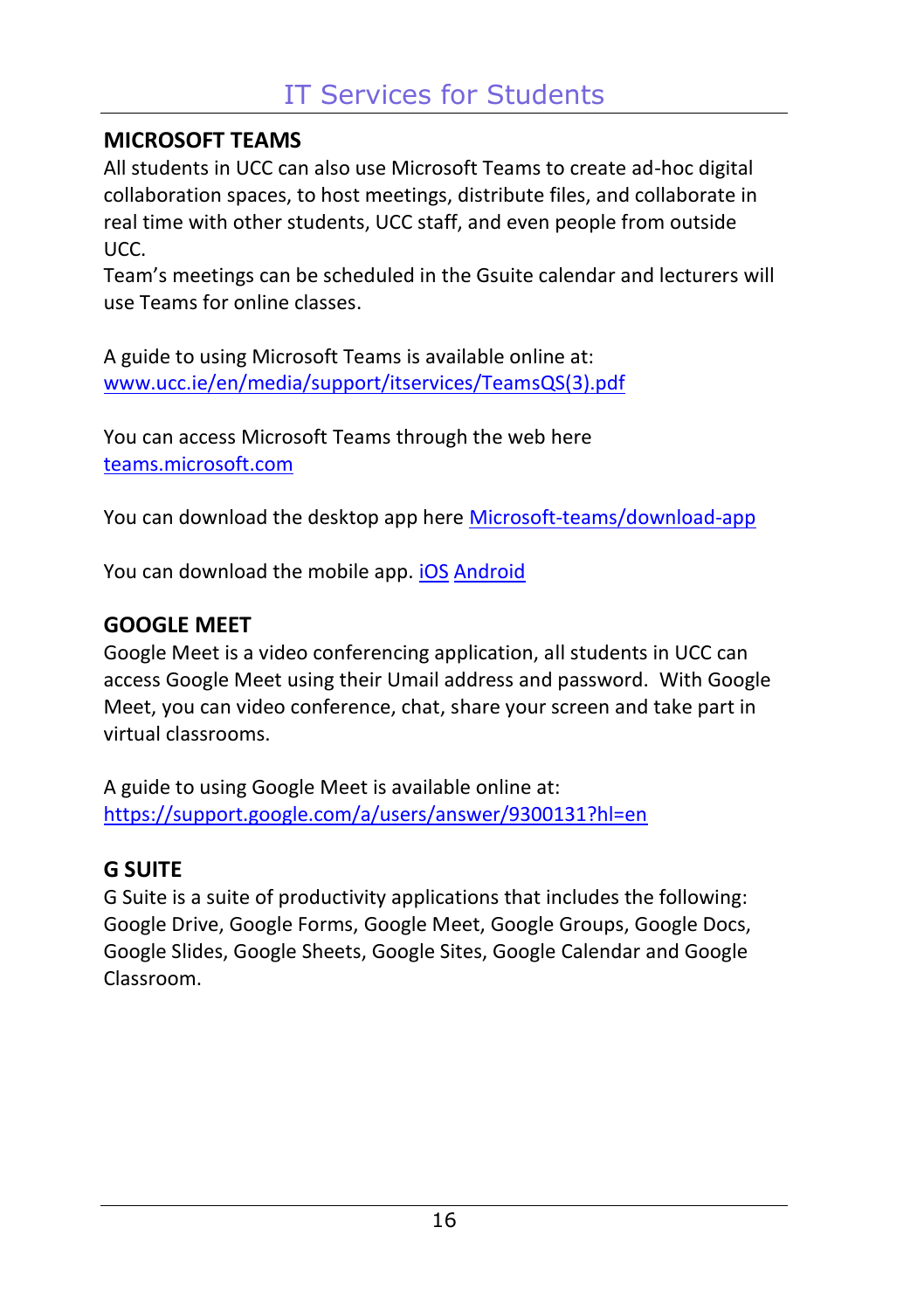All UCC students can access [G Suite](https://apps.google.com/user/hub) using their Umail address and password. [apps.google.com/user/hub](https://apps.google.com/user/hub)

| Your apps               |                       |                          |           |                        | Help        |
|-------------------------|-----------------------|--------------------------|-----------|------------------------|-------------|
| <b>CONTRACTOR</b><br>31 | ≛∣                    | ۸                        | $\equiv$  | А.                     | 油           |
| Calendar                | Classroom             | Contacts                 | Docs      | Drive and Docs         | Forms       |
| Gmail                   | 99<br>Google Hangouts | ᆠ<br>Groups for Business | ь<br>Keep | $\blacksquare$<br>Meet | 田<br>Sheets |
| $\equiv$                | ▫                     |                          |           |                        |             |
| Sites                   | Slides                |                          |           |                        |             |

Google Drive is a cloud storage solution that enables you to create and store documents online.

Google Forms allows you to create and analyse surveys from your mobile or web browser.

Google Meet allows you to hold video meetings, virtual training classes, remote interviews and more.

Google Docs, Slides and Sheets are the Google equivalent to Microsoft Word, Excel, and PowerPoint.

Google Groups allows you to create and participate in online forums and email-based groups.

Google Sites allows you to internal project hubs, teams sites and more.

Google Calendar allows you to schedule meetings and events and get reminder about upcoming activities. You can also schedule a Teams meeting directly in your Google Calendar.

Google Classroom allows for assignment creation and distribution.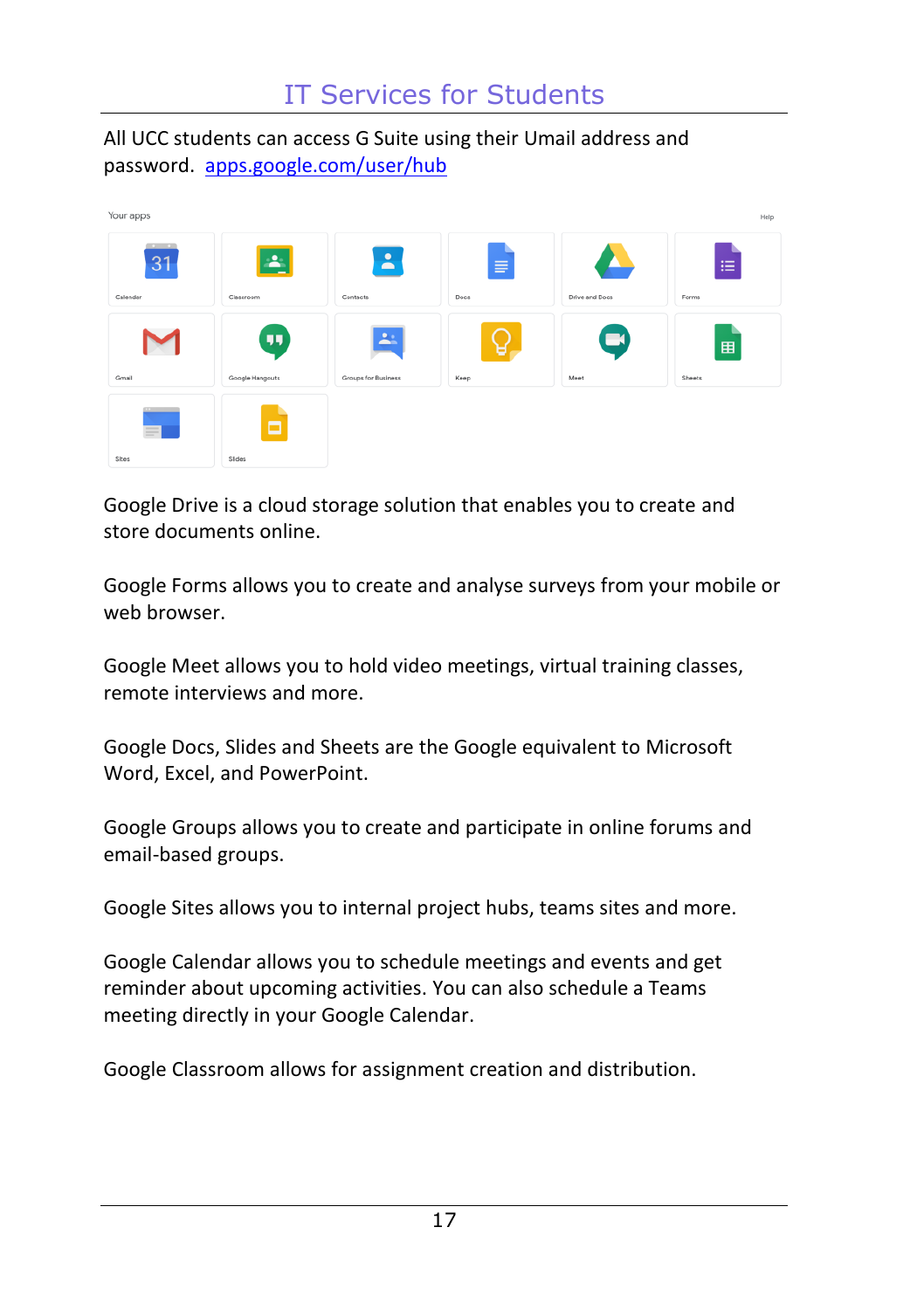# <span id="page-19-0"></span>**ON CAMPUS SERVICES**

# <span id="page-19-1"></span>**OPEN ACCESS COMPUTER LABS**

The UCC IT Services department provides Open Access Computing Services to all UCC students through our Student IT Centres located both on and off main campus (maps and locations on the following pages).

| Opening Hours Monday – Friday: | $08:30 - 21:00$ |
|--------------------------------|-----------------|
| Saturday:                      | $10:00 - 17:00$ |
| Sunday:                        | $10:00 - 17:00$ |

For a full list of all Student IT Centres' opening hours and out of term opening hours please go to the SIT website and select the lin[k PC Labs](https://www.ucc.ie/en/sit/services/about/)

# <span id="page-19-2"></span>**LAPTOP LOANS**

72 Chromebook laptops are available for students to borrow within the UCC Boole Library and 24 are available for use within Brookfield Library. New locker units in the Hub are coming soon. Students can use the automated locker system and their student cards to borrow a laptop for 4 hours.

# **Where is the Lapsafe locker system located?**

In the Boole Library the Lapsafe is located on the ground floor beyond the self-issue machines and opposite the main lifts. In Brookfield, the Lapsafe is located to the right after entering through the turnstiles. New Lapsafe locker units in the Hub are coming soon.

### **Who can borrow laptops?**

UCC students with a valid student card and library record.

### **How do students log into the Chromebook laptops?**

Using their Student IT Account and password.

Further Information on Laptop Loans can be found on the SIT website in the [Laptop Loans](https://www.ucc.ie/en/sit/services/laptoploans/) section or i[n Ask UCC.](https://www.ucc.ie/en/ask/)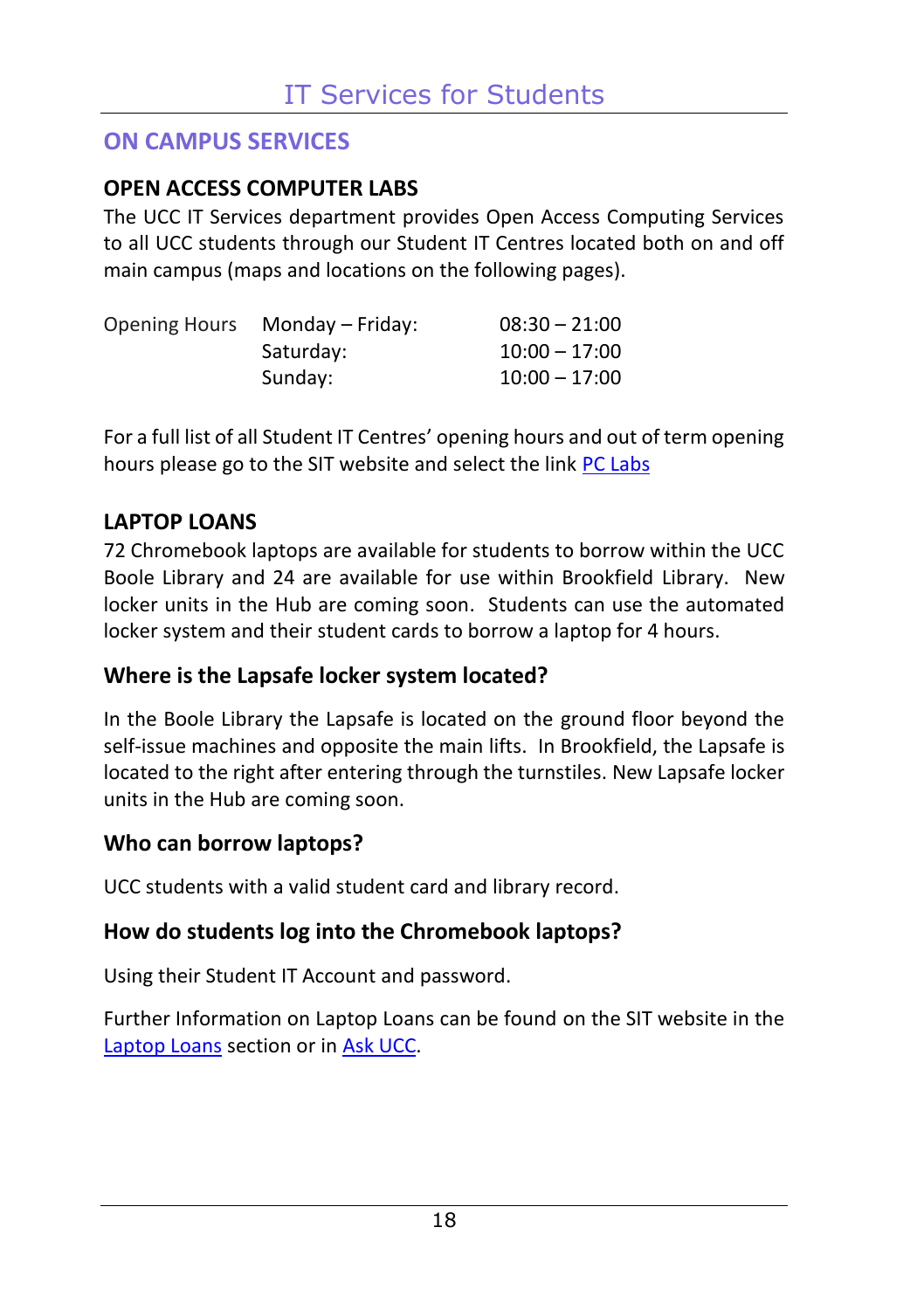# <span id="page-20-0"></span>**PRINTING COPYING AND SCANNING**

Printing, copying, and scanning is available from the open access IT centres and the cost per page is:

| A4 Black & White single sided<br>$\vert$ (simplex):                | 6c per page                    |
|--------------------------------------------------------------------|--------------------------------|
| A4 Black & White double sided<br>$\vert$ (duplex – printing only): | 6c per page (12c per<br>sheet) |
| A3 Black & White single sided<br>$\vert$ (simplex):                | 14c per page                   |
| A4 Colour single sided (simplex):                                  | 20c per page                   |
| A3 Colour single sided (simplex):                                  | 40c per page                   |

To release your print and copy jobs you will use your Student ID card. You top up for the print and copy service through the website uccprint.ucc.ie Scan to Umail is a free service.

By default, our computers are set to print double-sided, for information on how to print single-sided please see our online FAQ a[t Ask UCC](https://www.ucc.ie/en/ask/)

#### **Colour and A3 copying, and printing are available on Q and Q+3 in the Boole Library, the Western Gateway building, the Kane building and in Brookfield Library.**

# **Follow-Me-Print**

"Follow-Me-Print" is available in all our open access IT Centres. You can send your document to print in one IT Centre and release your print job in that or any other IT Centre. Please note that you have 6 hours to release your job before it is deleted from the print queue. To release your print job, use your Student ID Card at a printing station.

# **Printing from Open Access Computers**

Open Access Computers are configured to print to the Student IT Print Service, you don't need to select or configure a printer. Having logged on the Open Access Computers, you can use the standard built in print options of any of the installed applications, e.g. Microsoft Word, PowerPoint…etc.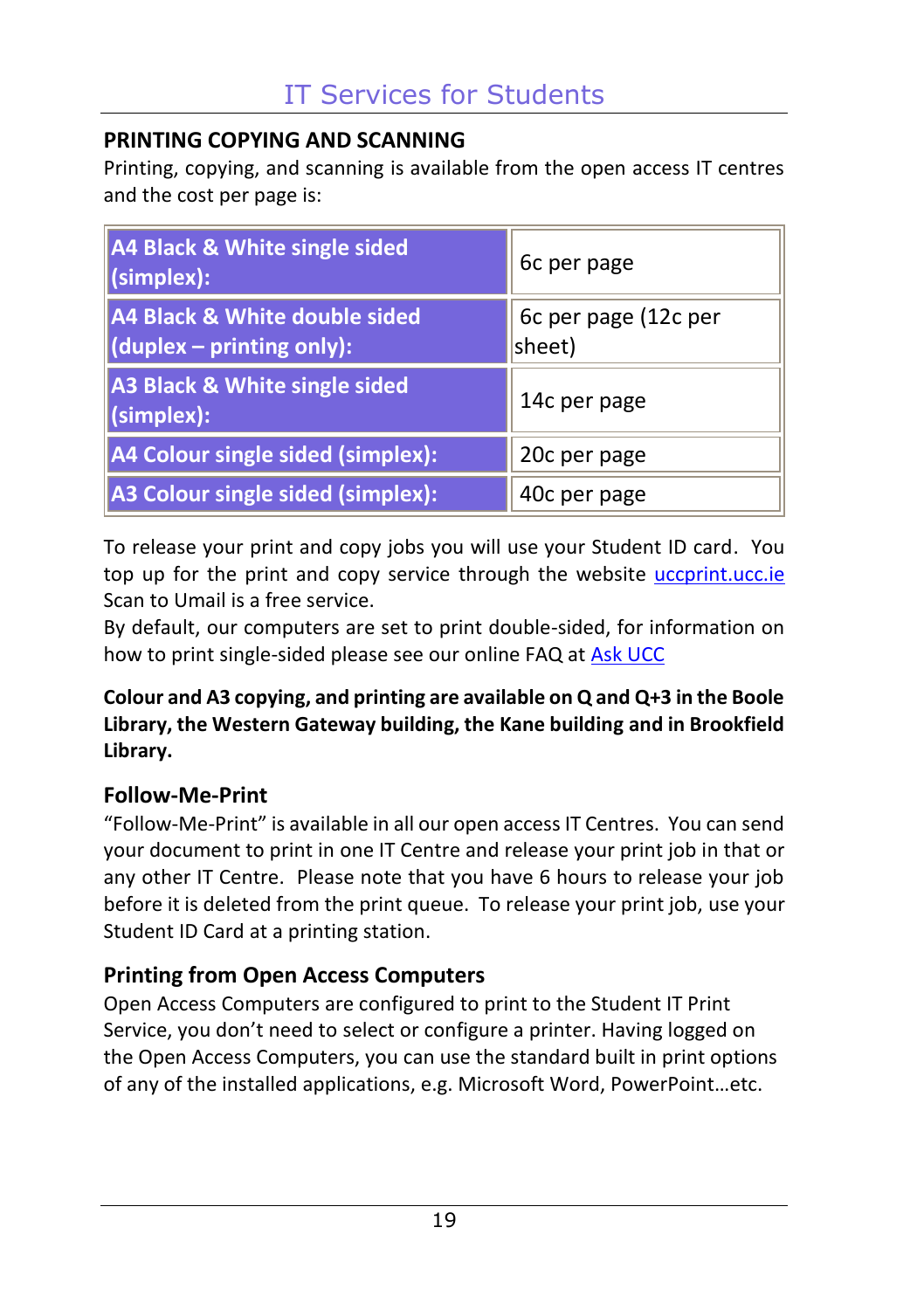# **Printing from a Laptop**

Students using a laptop can print. In a web browser go t[o http://uprint.ucc.ie](http://uprint.ucc.ie/) Login using your Student IT Account Upload the document you wish to print or enter a web address Click Submit You will see the message You have successfully submitted your job! Your job is now sent, you can release it at any of the Open Access Printers Your job will remain in the queue for 6 hours as standard

# **To Print**

The Managed Print Service in UCC, uses Touch-Free Printing. When you present your Student ID card at the printer, all of your queued print jobs will be printed immediately.

If you need to check or delete queued jobs, you can do so at: <https://mps.ucc.ie/mom/>

# **To Copy**

Tap your student card on the Card Reader to log in.

You will be logged into the Home Screen where you can select Copy.

Select your Print Requirement: Black or Colour

Select your Paper Requirement: Paper tray/size

Select type of 2-sided copying

Load the documents you wish to copy.

Use the number buttons to select the quantity you require and press the green start button.

# **To Scan**

Tap your student card on the Card Reader to log in.

You will be logged into the Home Screen where you can select to Scan and Send your document to your e-mail.

Press the Scan 2 Umail button.

Load the documents you wish to scan and press the green start button.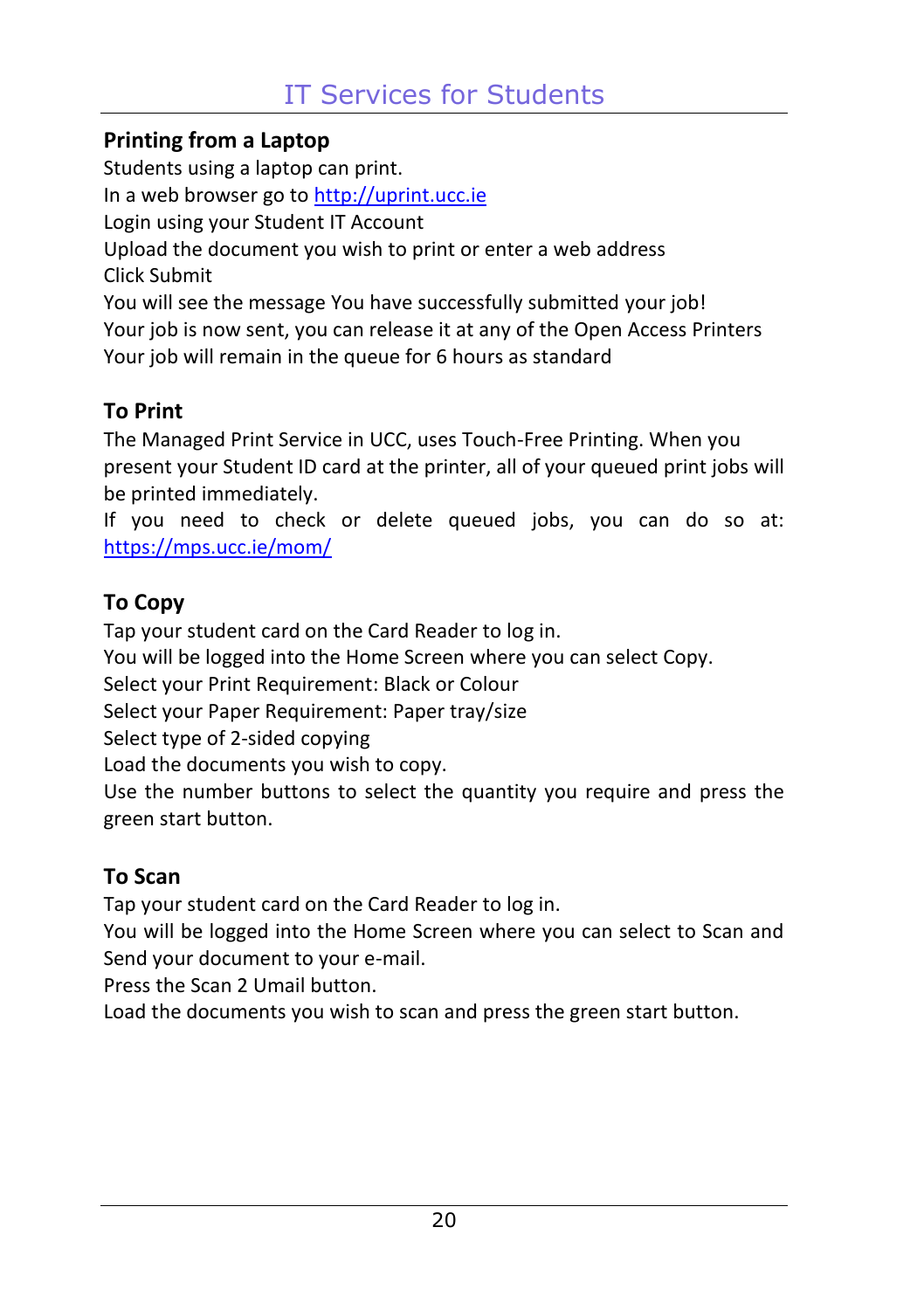# <span id="page-22-0"></span>**OPEN ACCESS COMPUTERS**

Open Access Computers are available to all registered students. The computers are located in the Student IT Centres and Libraries.

# **Logging On**

All the open access and department-based student computers managed by IT Services require logon before they can be used. You use your Student IT Account to logon in the usual way. The computers currently run Microsoft Windows 10 and have Microsoft Office and other software installed, for a complete list please go to the SIT website and select the lin[k PC Labs](https://www.ucc.ie/en/sit/services/about/)

# **Logging Off**

Always remember to log off when finished. Failure to do so can give unauthorised access to your account and possibly your personal details. Remember: You are responsible for any activities that take place under your Student IT Account.

# **Reporting a Problem:**

If you become aware of a problem with any Student IT computer you are working on, it is important to report it to the Student IT Helpdesk. When you report a problem remember to give the location, the tag number of the computer and a brief description of the problem. With your help, we can ensure that the problem is addressed as soon as possible.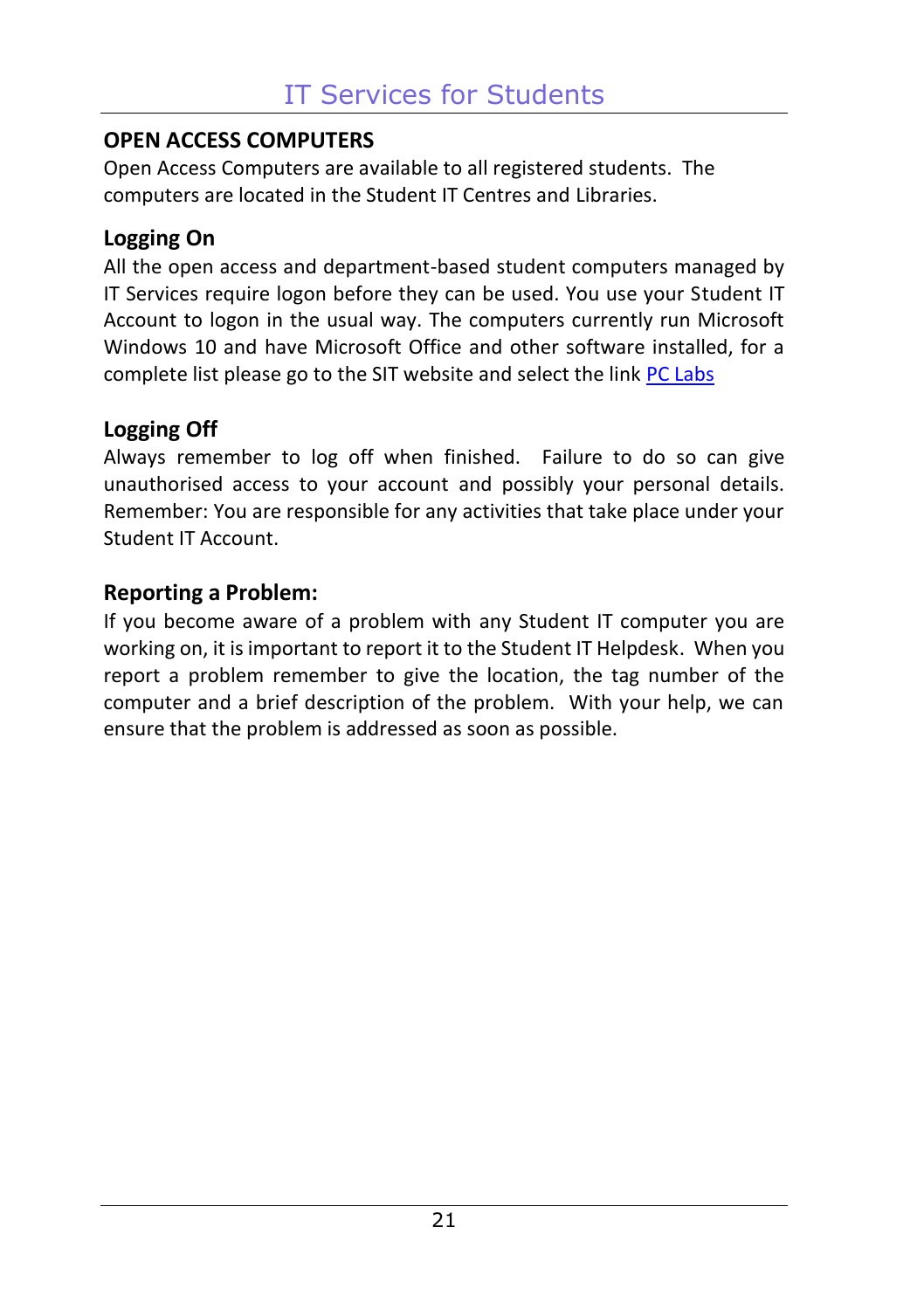# IT Services for Students

| <b>Open Access IT Centre Locations</b> |                                               |  |
|----------------------------------------|-----------------------------------------------|--|
| 1                                      | Kane Building, 3rd Floor (35 PCs)*            |  |
| 2                                      | Boole Basement, near lecture halls (270 PCs)* |  |
| 3                                      | Boole Library (212 PCs)*                      |  |
| 4                                      | Connolly Building (36 PCs)*                   |  |
| 5                                      | Enterprise Centre, Unit 23 (26 PCs)*          |  |
| 6                                      | Mercy Hospital (4 PCs)                        |  |
| 7                                      | Brookfield Health Sciences Library (80 PCs)*  |  |
| 8                                      | Western Gateway Building (12 PCs)*            |  |

## **\*Printers are available in these centres**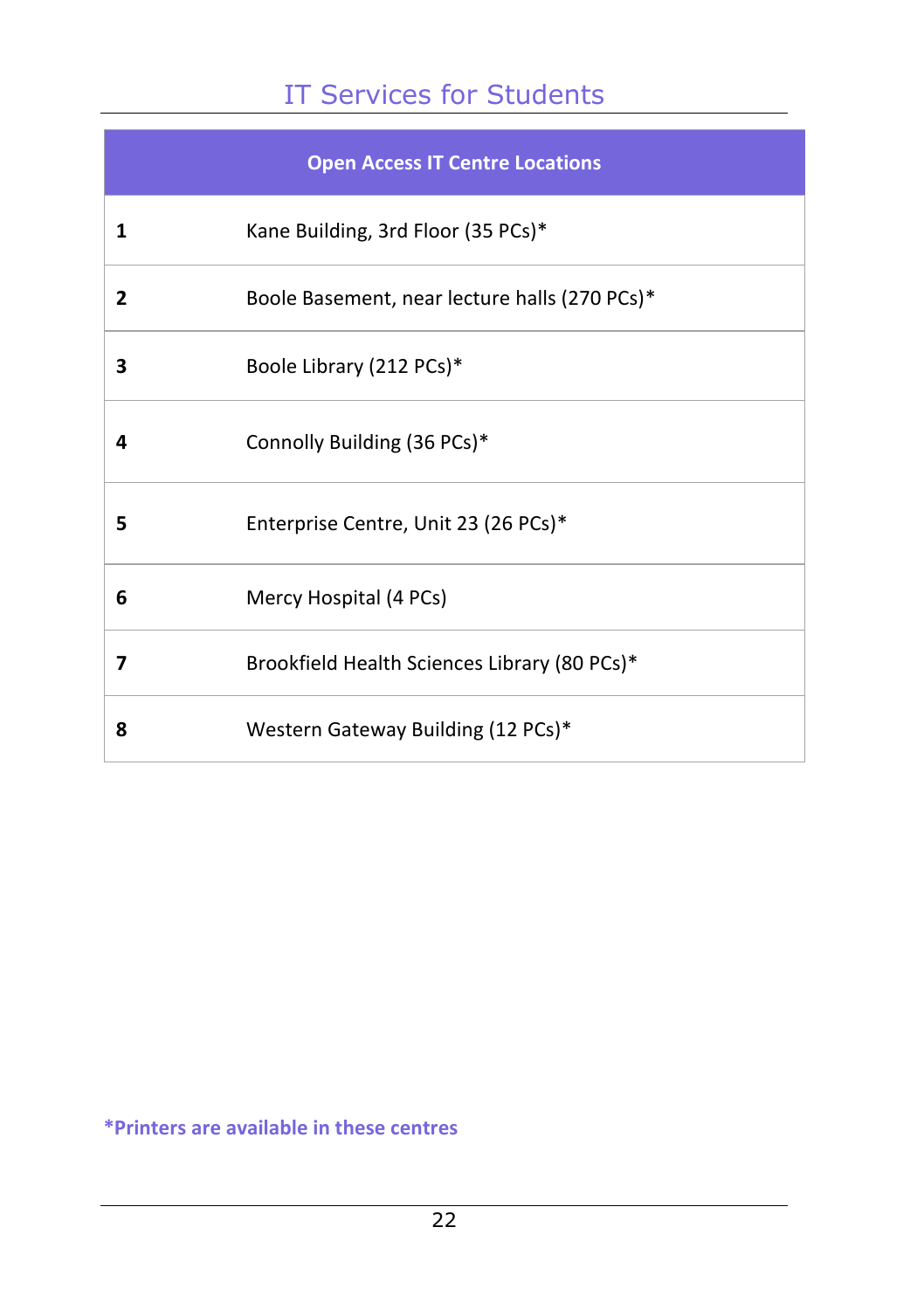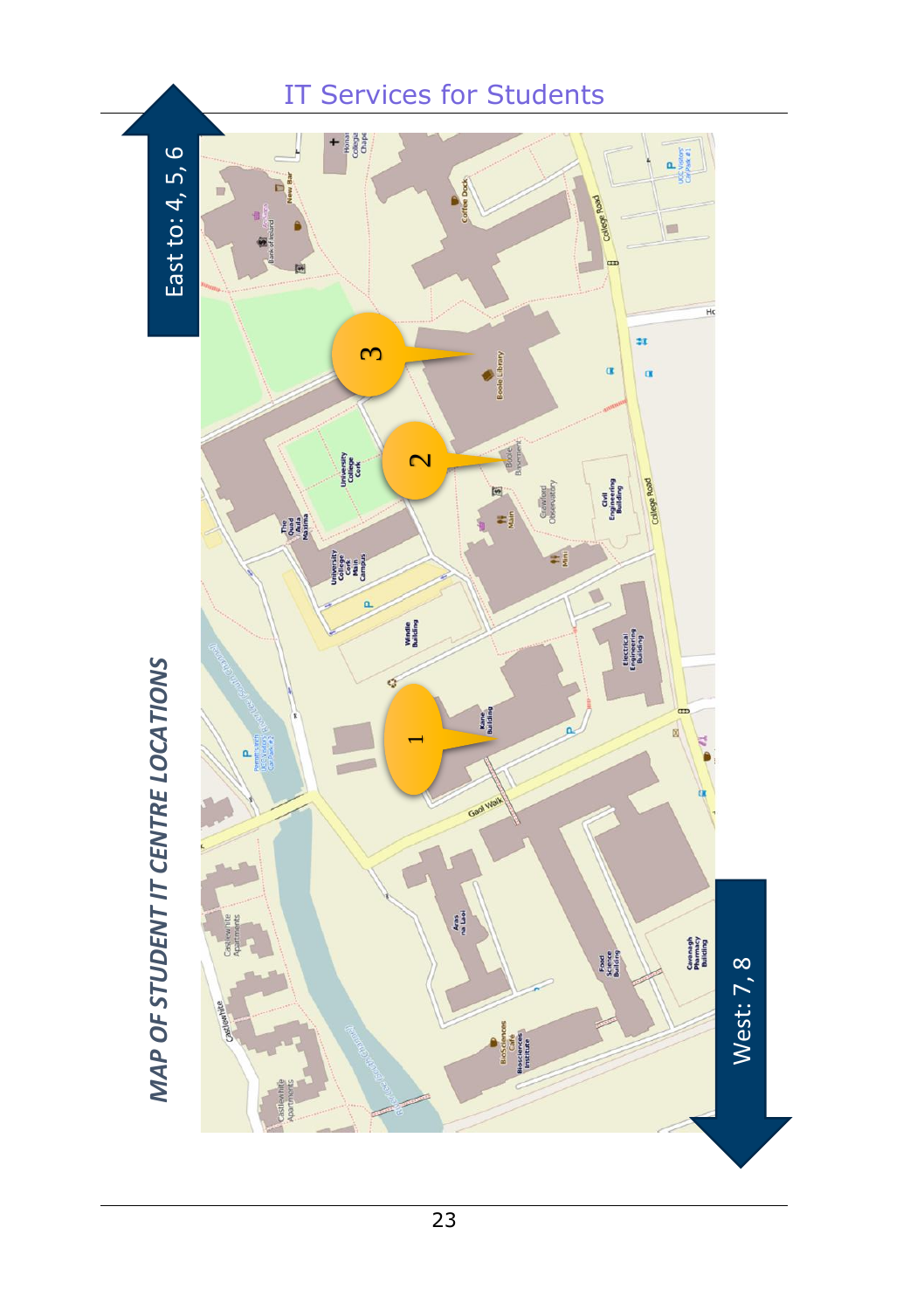# <span id="page-25-0"></span>**UCC WI-FI (EDUROAM)**

Registered students can connect their laptop, smartphone, or other mobile device to the UCC campus Wi-Fi service called eduroam. There are wireless hotspots across the University, in the libraries and lecture theatres as well as in collaborative and recreational spaces.

To connect to eduroam:

- Select **eduroam** from the available Wi-Fi networks on your device
- Enter your Student IT Account username and password
- Choose **Connect**

To connect other devices, get further details of the service, terms of use and other information see th[e Wi-Fi](https://www.ucc.ie/en/sit/wireless/) section on the SIT website.

The eduroam Wi-Fi service is available in UCC and is also available in many research and educational facilities worldwide. As a UCC student you will be able to visit other eduroam sites and have immediate wireless connectivity.

For more information go to the SIT website and select the link fo[r Wi-Fi](https://www.ucc.ie/en/sit/wireless/)

# **STUDENT RESIDENCES AND CONNECTING TO THE NETWORK**

The eduroam Wi-Fi service is available in UCC Castlewhite Apartments and UCC University Hall. Registered students will have the same access as they have on campus. Students staying in Castlewhite, and University Hall should go to the SIT website and select the link fo[r Wi-Fi](https://www.ucc.ie/en/sit/wireless/) to get connected.

However, in UCC Victoria Lodge, students have access to UCC's wired network only. Students should contact reception in the accommodation they are staying in to connect to the network.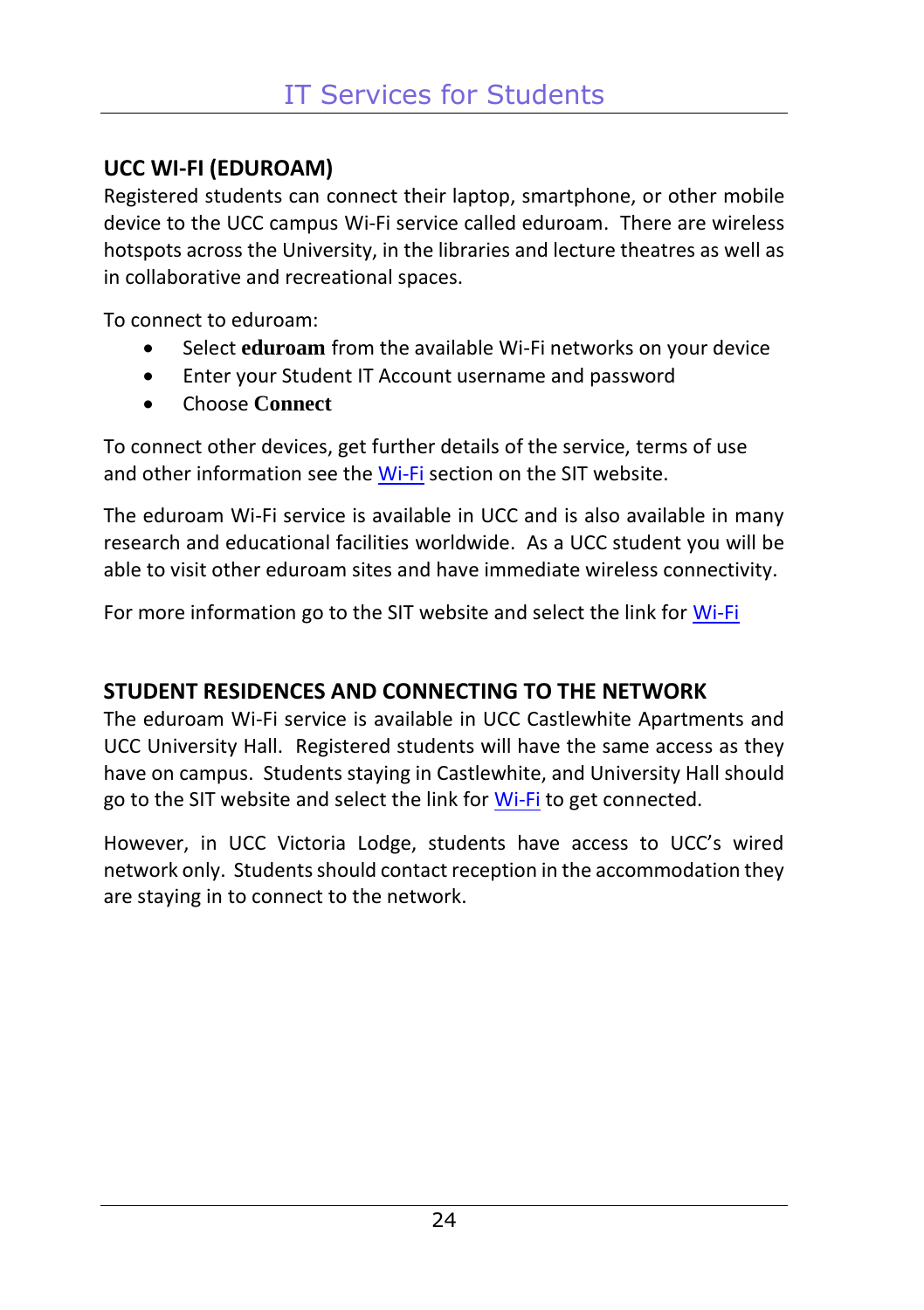# <span id="page-26-0"></span>**IT TRAINING AND SUPPORT**

## <span id="page-26-1"></span>**MICROSOFT LEARNING PATHWAYS**

UCC Microsoft Learning Pathways is a Microsoft self-learn tutorial portal, which has been customized for use in UCC.

The portal contains Microsoft's own tutorials for all their applications including:

- Office 365, OneDrive, Forms and Teams
- Word, Excel, PowerPoint, and many more

### **Scenario-Based Learning**

It also provides some scenario learning, which is designed to aid users in getting the most out of remote working and online collaboration.

### **Always up to Date**

As the training is Microsoft's own, it is regularly updated to reflect any changes to the applications. You can be sure that this training is the most up to date training available on Microsoft software.

### **How do I access it?**

Simply follow the link below and log in with your Student IT Account. [Access Learning Pathways](https://uccireland.sharepoint.com/sites/UCCM365)

# <span id="page-26-2"></span>**IT TRAINING**

| Location | 4 <sup>th</sup> Floor Kane Building |
|----------|-------------------------------------|
| Email    | ittraining@ucc.ie                   |
| Web      | ittraining.ucc.ie                   |

### **Student Training**

- Students can access Office training manuals directly from our website: [ucc.ie/en/ittraining/manuals/](https://www.ucc.ie/en/ittraining/manuals/)
- Online ICDL training is currently provided for all students via Canvas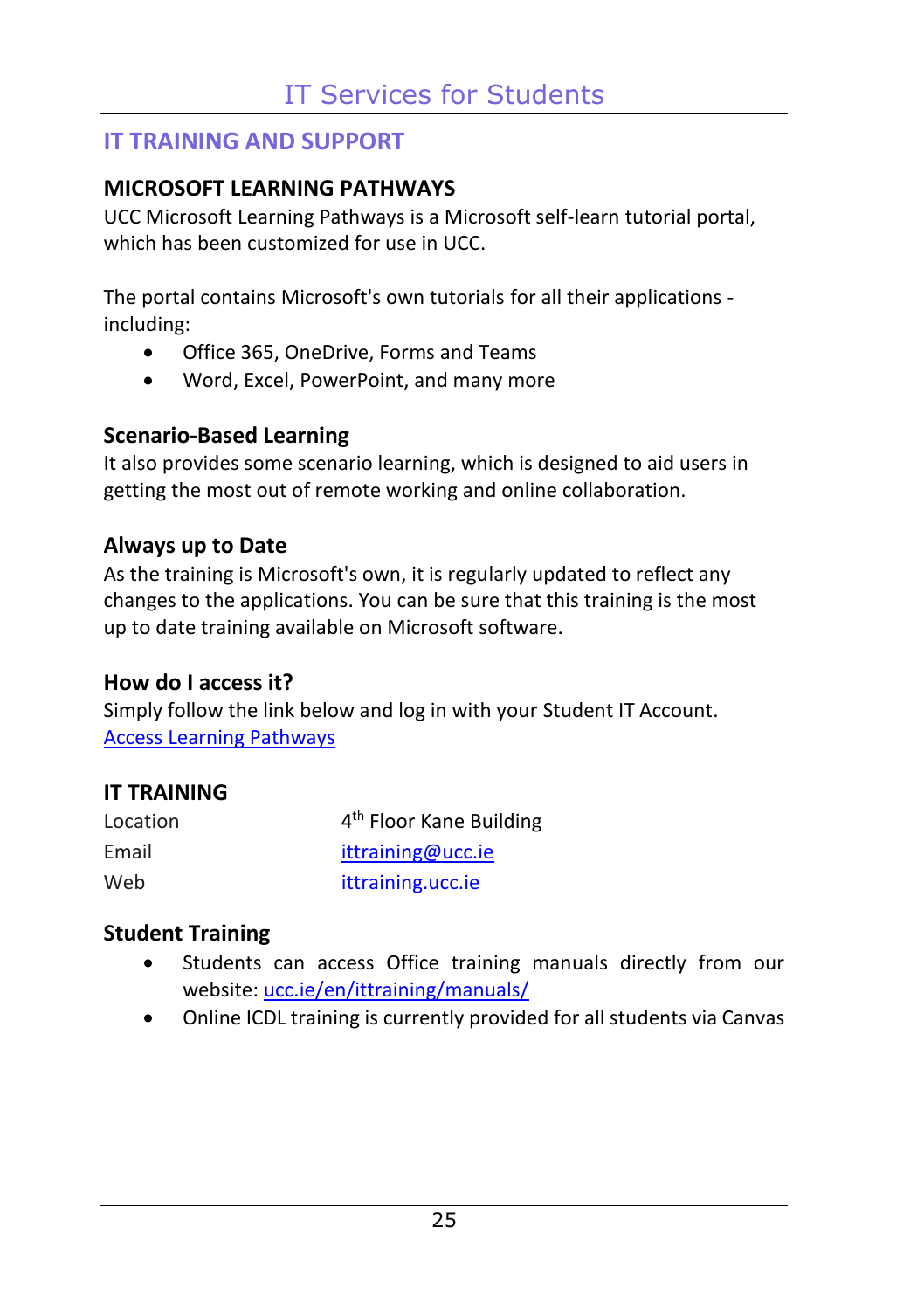# **ICDL – International Computer Driving Licence**

The International Computer Driving Licence (ICDL) establishes standards for everyone using a computer in either a professional or personal capacity. The UCC Test Centre is currently working with ICDL Ireland to offer a new improved service and to simplify its processes.

We aim to be offering on-line training and testing in early 2022 for all new UCC students.

Check our website for updates on this ucc.ie/en/ittraining/icdl/ /or email [icdl@ucc.ie](mailto:icdl@ucc.ie)

# **Student IT Services Videos**

We have a suite of videos available that are designed to introduce you to the IT Services that are available to UCC students. The overview videos will provide you with an explanation of each service and the tutorial videos will provide a more in depth look at how to access each service and their features.

To view these videos go to the SIT website and select this lin[k SIT Video](https://www.ucc.ie/en/ittraining/student/video/)  **[Tutorials](https://www.ucc.ie/en/ittraining/student/video/)** 

IT Micro Session recordings are available to view on the IT Training website. [ucc.ie/en/ittraining/onlinetraining/microsessions/microteams/](https://www.ucc.ie/en/ittraining/onlinetraining/microsessions/microteams/) These videos are a great resource for students and cover topics such as Office365, OneDrive, Word, Excel, Teams, and Pixlr,

### <span id="page-27-0"></span>**TIPS AND TRICKS**

We have compiled a full and comprehensive list of tips and tricks to help solve problems that you may encounter. You can access them here: [www.ucc.ie/en/sit/tips/](https://www.ucc.ie/en/sit/tips/)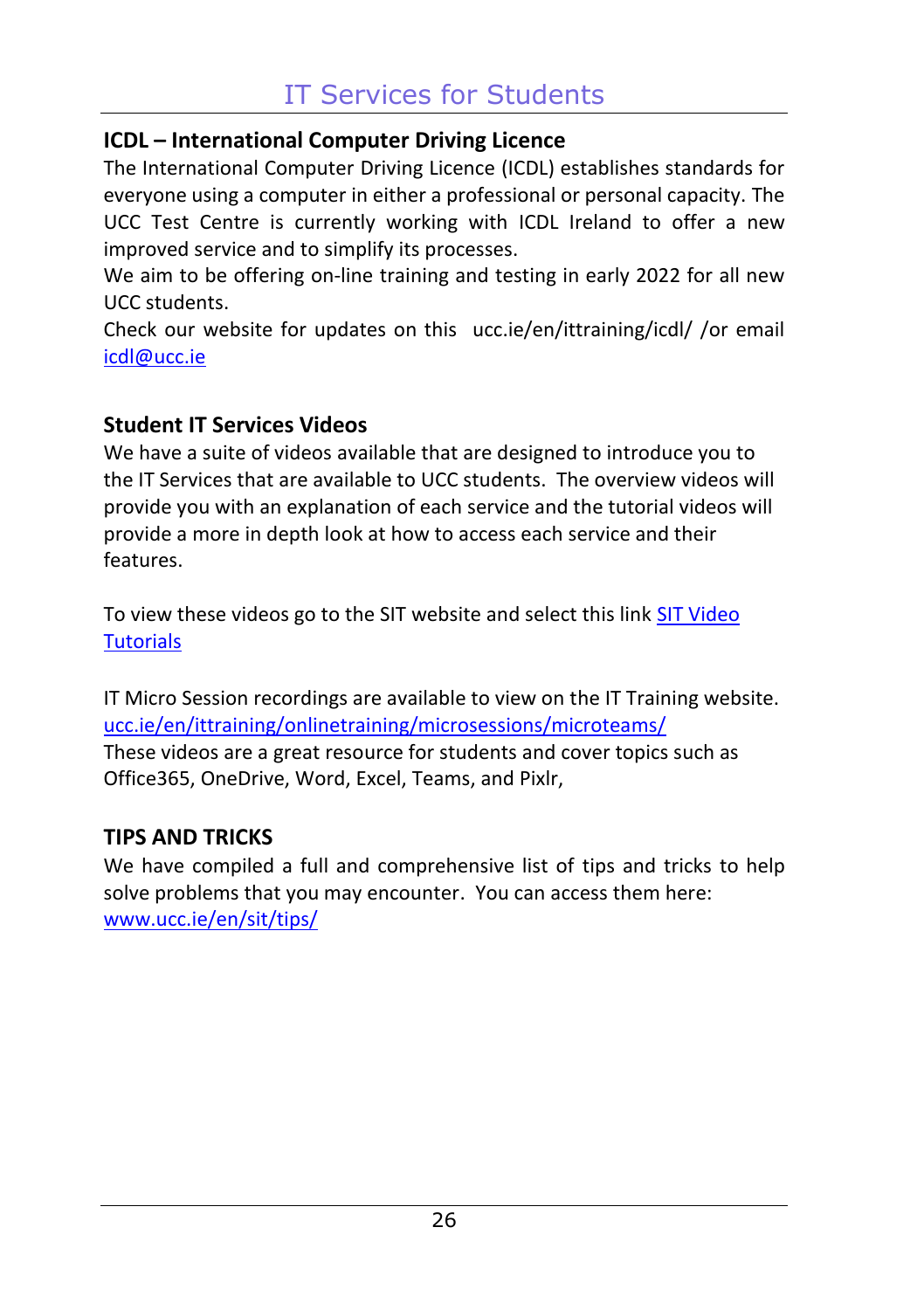# <span id="page-28-0"></span>**USEFUL INFORMATION**

# <span id="page-28-1"></span>**STUDENT OFFERS Software Deals**

UCC Students can avail of significant savings on online software purchases from [Software4Students,](https://www.software4students.ie/) and the [HEAnet](http://www.heanet.ie/store) store.

For more information go to the SIT website and select the lin[k Student Offers](http://www.ucc.ie/en/sit/offers/)

# **WEBSITES**

Clubs should contact the Clubs Executive. Societies should contact the Societies Guild for information on setting up a website.

# **SURVEYS**

Students that need to run surveys can send the survey to [surveys@umail.ucc.ie](mailto:surveys@umail.ucc.ie)

# <span id="page-28-2"></span>**LAPTOP AND CHROMEBOOK ADVICE**

Before purchasing a laptop or Chromebook for college you should consider the following:

- What modules are you taking?
- How will you use your device? Web browsing, email, office, or video editing?
- Weight, you will be carrying the device between lectures.

Chromebooks use cloud storage to store files and use online versions of Microsoft Office. Lightweight and affordable, Chromebooks are a good choice if you just need to use a web browser. Chromebooks can also be borrowed from the library.

If you are considering purchasing a laptop, these are the minimum specifications you should consider:

- i3 Processor or equivalent
- 8GB Ram
- 256GB SSD Hard Drive
- 10 Hour battery life
- 14" Screen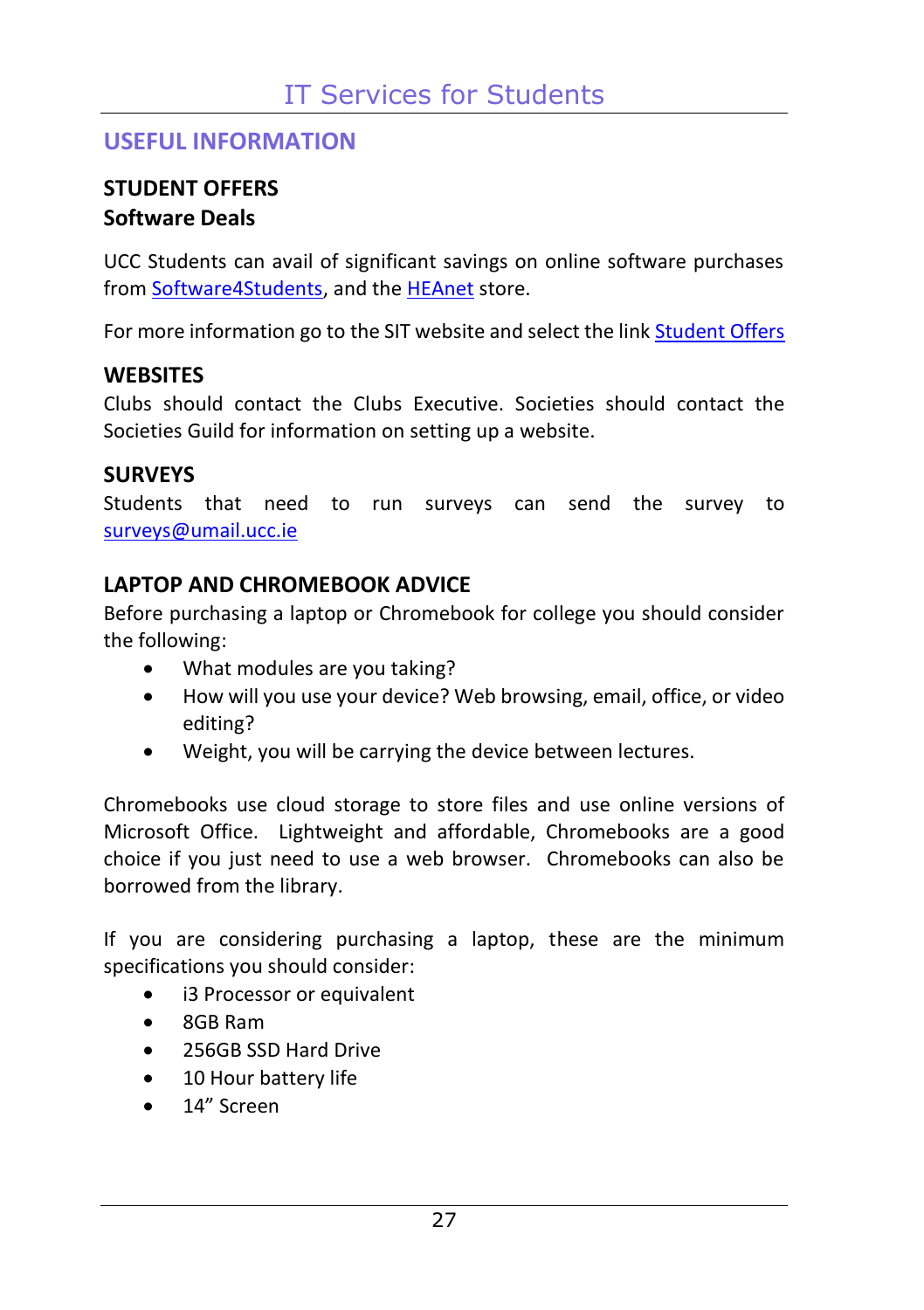# <span id="page-29-0"></span>**HEANET STUDENT OFFERS**

HEAnet have a number of offers available from Microsoft, Meteor, Eir, and Compub. Students can avail of offers on Microsoft Office, Mobile and Unlimited broadband, Apple TV, iPad devices, Macs, Dell laptops and accessories.

To view these offers please visi[t www.heanet.ie/store](http://www.heanet.ie/store)

### <span id="page-29-1"></span>**LINKEDIN LEARNING**

Aligned with our Graduate Attributes programme, all students who are undertaking a work placement as part of their course (both undergraduate or postgraduate), can get access to Linkedin Learning for free for the year. This is an excellent service option, managed by UCC Career Services that all students should consider. You can enhance your work readiness for placement by customising your learning experience. These services are all integrated into your office 365 login and MS teams applications, so you can access this content from any device, anywhere at any time. Want to know how to get this service, contact your dedicated Work Placement Manager in your programme to check if you are eligible to take part in this.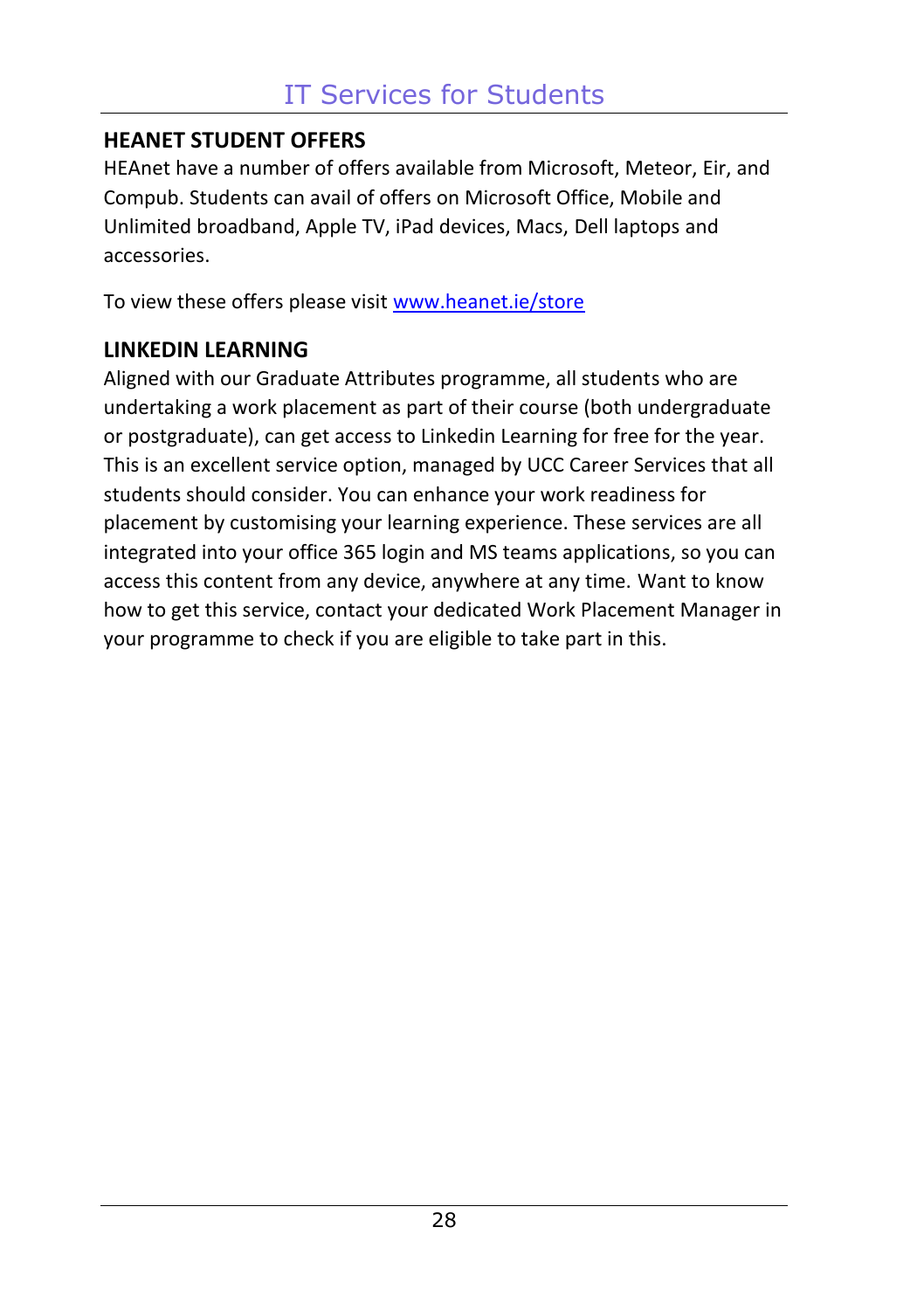# <span id="page-30-0"></span>**IT SECURITY Protect Your Computer:**

Four steps to protect your computer:

**Step 1: Turn on your Firewall.** A firewall helps protect your computer from hackers who might try to delete information, crash your computer, or even steal your passwords or credit card details.

**Step 2: Keep your Operating System up to date.** High priority updates are critical to the security and reliability of your computer. They offer the latest protection against malicious online activities.

**Step 3: Use updated Antivirus and Antispyware Software.** Viruses and spyware are two kinds of malicious software against which you need to protect your computer. You need antivirus technology to help prevent viruses, and you need to keep it regularly updated.

**Step 4: Require a password to login to your computer.** Disable automatic login to your computer and ensure a password is required to wake the computer from sleep/screensaver.

### **Protect Yourself:**

Three steps to protect yourself:

**Step 1: Follow Internet safety guidelines.** You can help reduce spam, spyware, and other unwanted software, and help protect yourself from scams that can be used to steal your identity.

- Set your antivirus program to actively scan all incoming files and email attachments before you open them.
- Use your spam filter. Many email programs offer filters that can help block unwanted messages. In addition to the spam filter, your student email account allows you to filter email based on sender, subject or content.
- Phishing is an attempt to fraudulently acquire your personal information such as username, password, credit card details or bank details. If you think you've received a phishing email message, do not respond to it or click on any web link provided in the email. The IT Services department will never send an unsolicited email to you requesting personal information.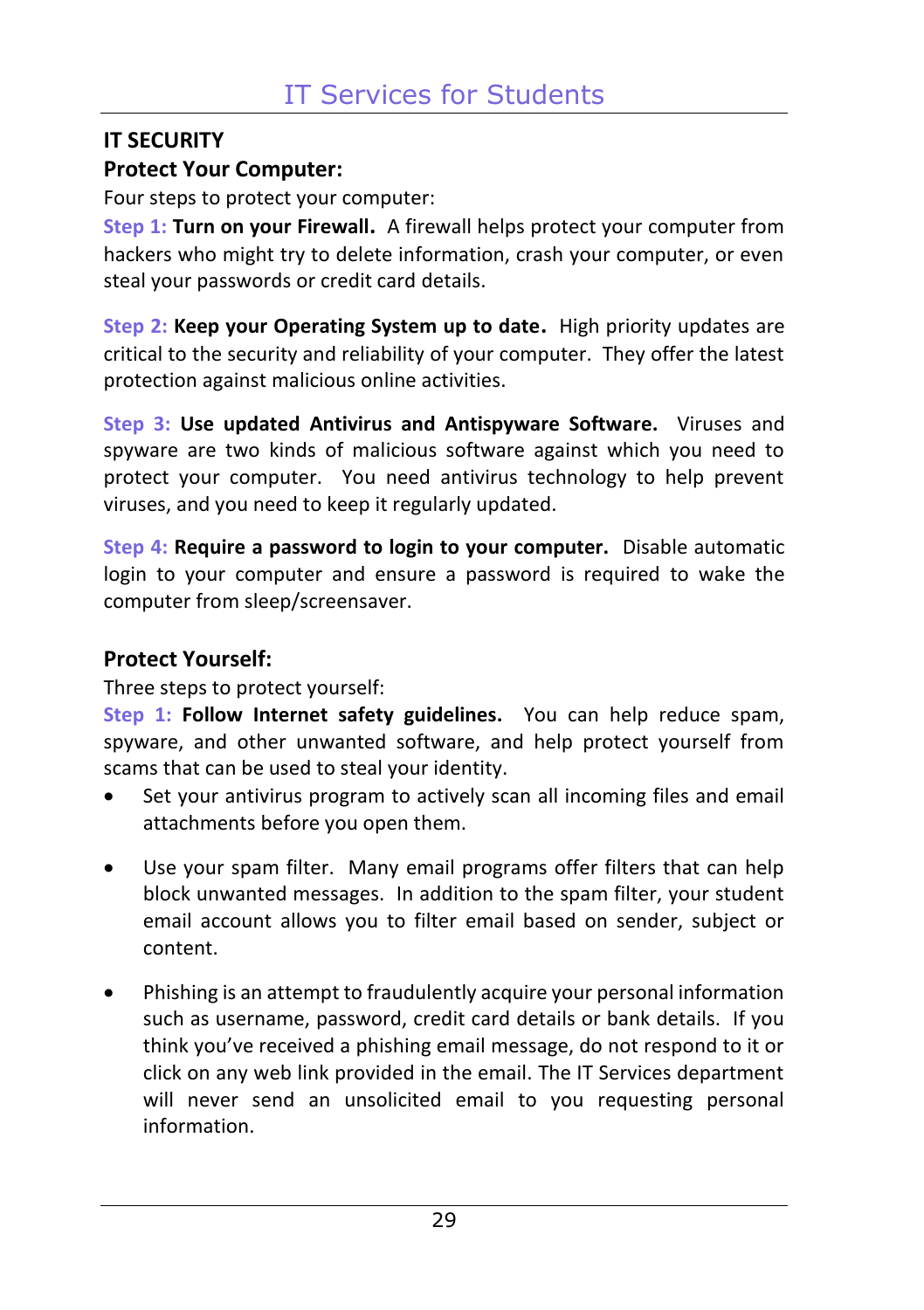**Step 2: Protect your personal information from ID theft.** Keep your personal information private to reduce the risk that a scammer or other online criminals will steal your identity.

- Create a strong password. Make it lengthy and combine letters, numbers, and symbols. Use words and phrases that are easy for you to remember but difficult for others to guess.
- Do not reuse a password for other websites/services.
- Never share your password.
- Before you make an online purchase, you should check that the website is using secure technology i.e. make sure the web address begins with **https** and check to see if a tiny padlock appears in the address bar or at the bottom right of the screen. Be careful if they ask for information that is not necessary to complete the purchase such as your PPS number, bank account numbers, or your mother's maiden name.

#### **Step 3: Use anti-spam and anti-phishing technologies.**

- Use a modern browser (Firefox 77+, Chrome 83+ etc.) that has built in Phishing filters. Phishing filters will recognise two types of websites, suspected phishing websites and known phishing websites.
- Use email software with built-in spam filtering to reduce spam. You should delete any junk email without opening them.

To help protect you against spam, identity theft, email hoaxes, and more go to [www.getsafeonline.org](http://www.getsafeonline.org/)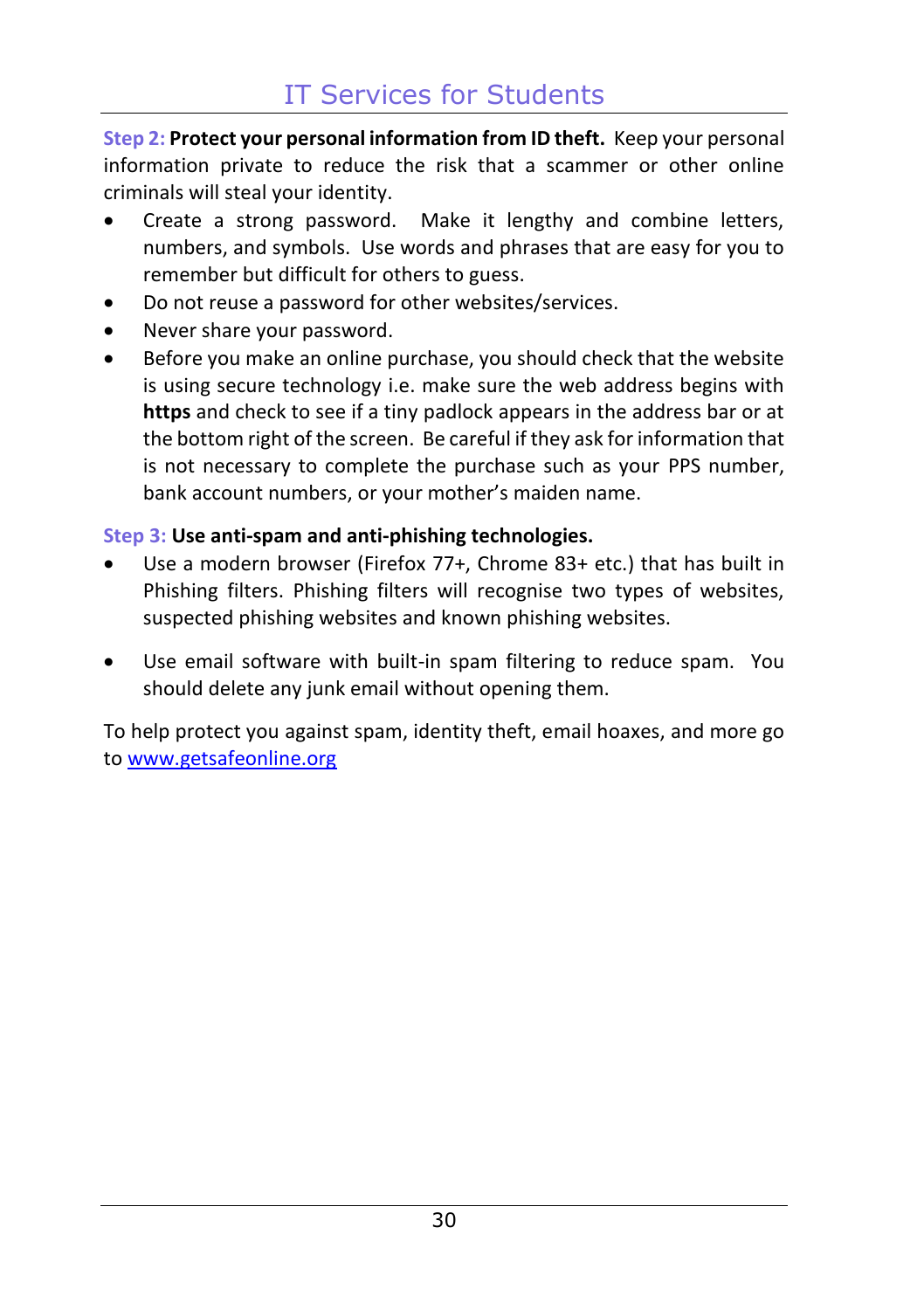## <span id="page-32-0"></span>**SOCIAL MEDIA USE**

When you are posting online, please ensure that you are respectful of fellow students, staff, local residents and other members of the general public. **Never** post material for the purpose of embarrassing people or which will bring that person or the University into disrepute. Be engaged and respect the views, values, and beliefs of others to help ensure that the University community is free from intimidation and discrimination.



In addition to these guidelines, students should ensure compliance with all relevant University rules and policies including but not limited to: [Student Policies and Procedures](https://www.ucc.ie/en/students/academic/policies/) [IT Services Policies](https://www.ucc.ie/en/it-policies/)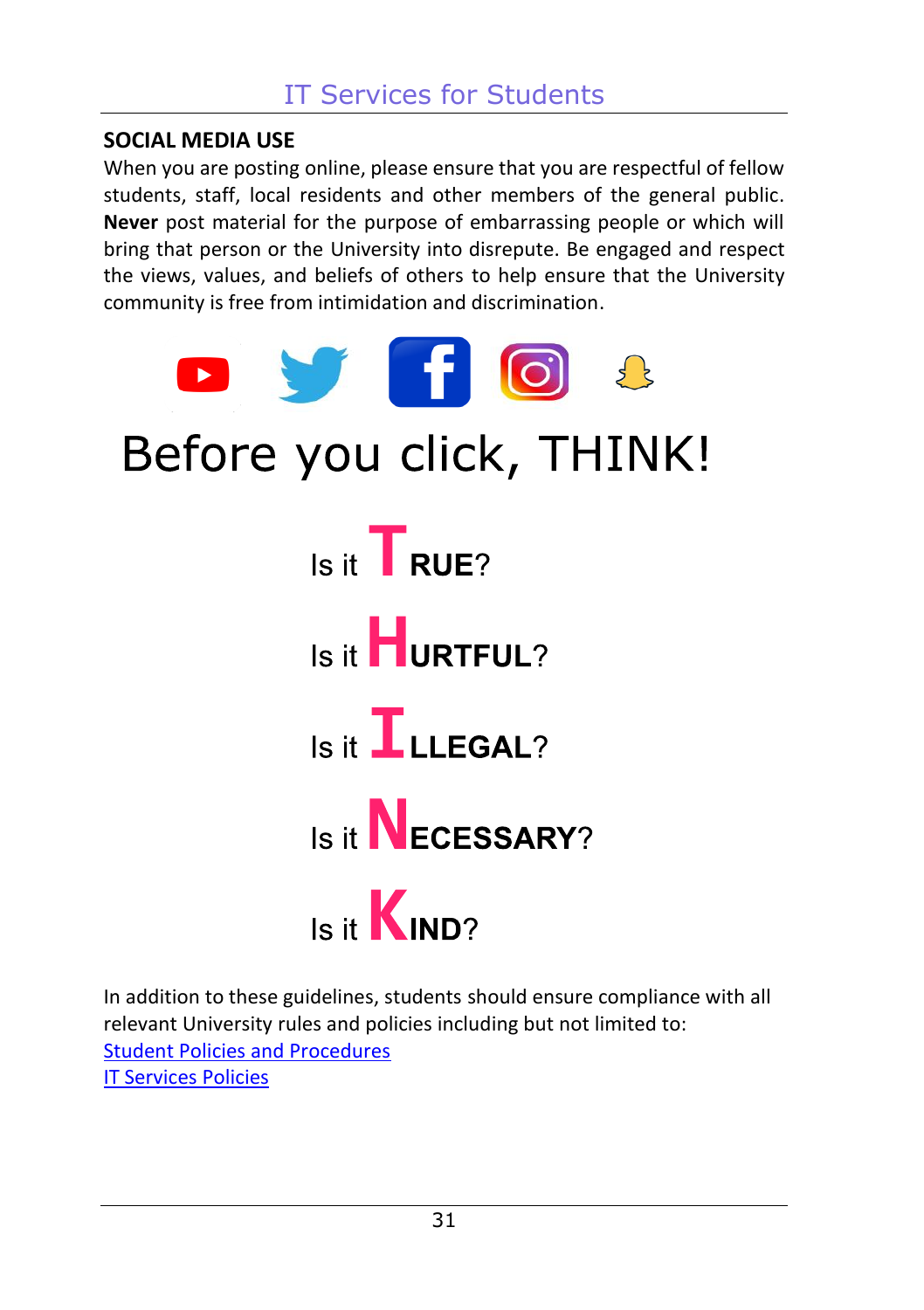# <span id="page-33-0"></span>**FACILITIES AND GUIDELINES FOR USING STUDENT IT CENTRES Guidelines for Using the Student IT Facilities**

IT Services strive to provide the best possible service. With your help we can maintain and improve our high standards. Here are a few guidelines as to how you, as a student, can assist us to do this:

- Please log off your computer when finished, otherwise the next person to use this PC will have access to your account. You are responsible for any activity that takes place under your account.
- Please place all litter in bins provided and help keep the Student IT Centres tidy.
- Please do not bring food or drink into the Student IT Centres as spills can cause damage to the equipment.
- Please do not unplug the computers.
- The primary function of the Student IT Centres is for academic work; during the busy periods of the year please keep leisure activities to a minimum.
- Please keep as quiet as possible as the Student IT Centres are used for study; please put your mobile phones on silent.
- If you leave your seat for more than 15 minutes, your seat may be given to the next waiting student.
- If you have any comments or suggestions, please contact a member of staff in any of our Student IT Centres.

# **Policies**

It is important for you to be aware of the policies which govern the use of the computing facilities in UCC. The services provided by IT Services are maintained to the highest possible standard to meet students' requirements. The on-going efficient provision and access of such services are dependent on your co-operation in adhering to the policies and guidelines which govern their use. Particular attention should be paid to the Acceptable Usage Policy (AUP) below - failure to adhere to these policies will result in loss of access to the IT Services facilities. The IT Services policies can be viewed at: [www.ucc.ie/en/it-policies/](http://www.ucc.ie/en/it-policies/)

<span id="page-33-1"></span>In particular, the Acceptable Usage Policy (AUP), Student Email and Personal Web Site Policies should be studied. All policies are subject to change so should be checked on a regular basis.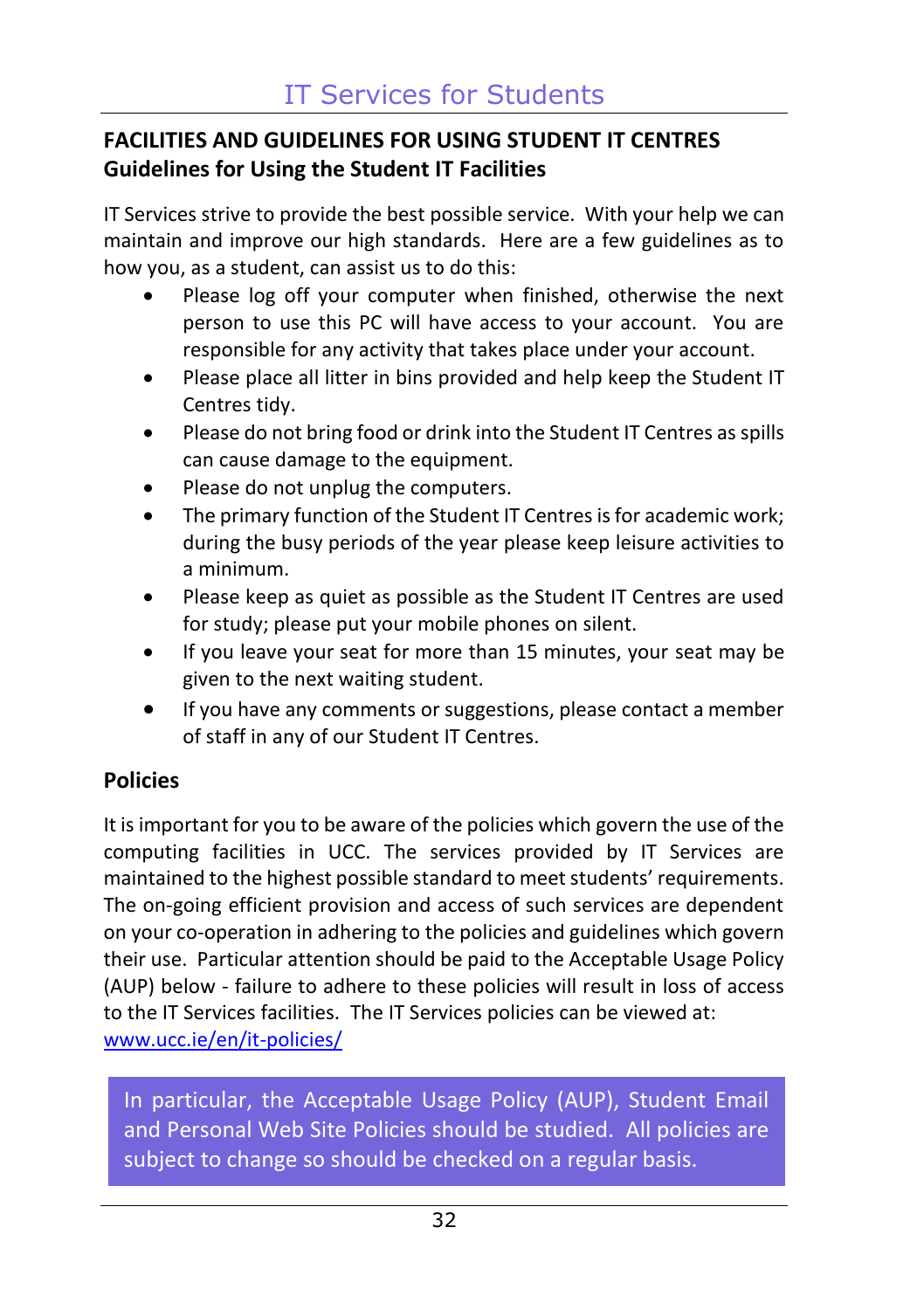# **USEFUL LINKS**

#### [sit.ucc.ie](https://www.ucc.ie/en/sit/)

What's here?

- Logon to Services: Umail, Canvas and My Student Admin
- Wi-Fi: Instructions on how to connect
- Information: Student Offers, IT Training, Student IT Centres and Printing
- News Items: latest news items regarding the Student IT Centres
- IT Services and FAQs: what IT Services are available to UCC Students and how to use them

### [libguides.ucc.ie/library](https://libguides.ucc.ie/library)

What's here?

- Your Library Account
- Exam papers
- Library Books: search for available books

# <span id="page-34-0"></span>**YOUR FEEDBACK**

We would be grateful for any positive or negative feedback you have regarding the Student IT Facilities in UCC. Please let us know what you think of the services provided via our feedback form on [sit/support/](https://www.ucc.ie/en/sit/support/)